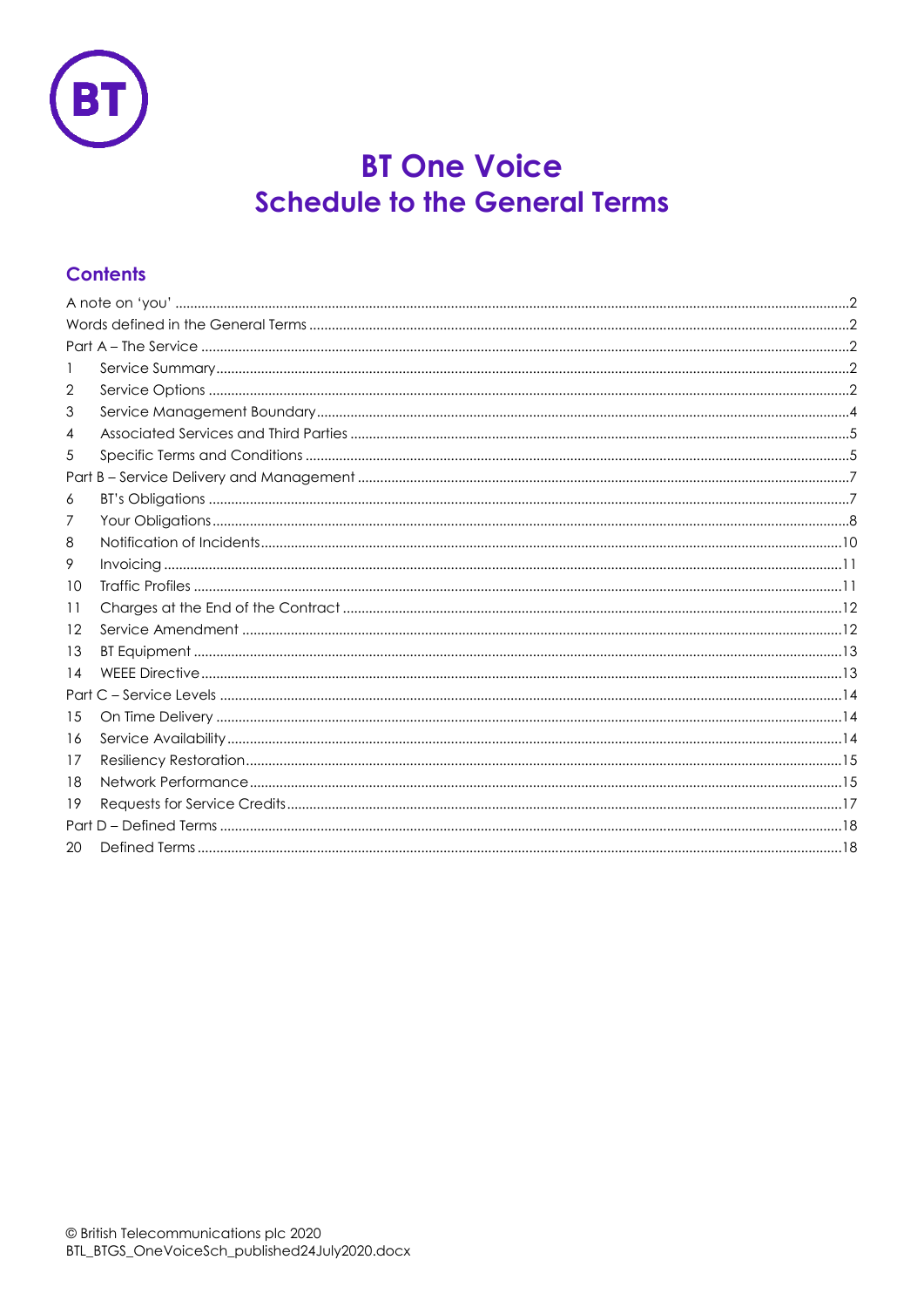

#### <span id="page-1-0"></span>**A note on 'you'**

'You' and 'your' mean the Customer.

#### <span id="page-1-1"></span>**Words defined in the General Terms**

Words that are capitalised but have not been defined in this Schedule have the meanings given to them in the General Terms.

# <span id="page-1-2"></span>**Part A – The Service**

#### <span id="page-1-3"></span>**1 Service Summary**

BT will provide you with a technology independent global voice service that transmits voice, fax and voiceband data to facilitate the convergence of all your voice and data applications onto a single service and migration from traditional Time Division Multiplex (TDM) voice technology to IP, comprising any of the Service Options as set out in any applicable Order, (the "**Service**").

#### <span id="page-1-4"></span>**2 Service Options**

BT will provide you with any of the following options that are selected by you as set out in any applicable Order ("**Service Options**") and in accordance with the details set out in that Order. Service Options may not be available in all countries.

#### <span id="page-1-6"></span>2.1 **BT One Voice global VPN**

- <span id="page-1-9"></span>2.1.1 The BT One Voice global VPN Service Option provides you with a VPN enabling Users to make On-Net calls to any other Site in your voice VPN as well as Off-Net calls to destinations in other IP-based networks or the PSTN. BT One Voice global VPN has the following features:
	- (a) Dial Plan you may use a private or a public (conforming to ITU E.164) dial plan to direct call delivery to Sites or PSTN destinations. Numbers in a private dial plan must each be the same length, of between two and 15 digits, (the "**Dial Plan**");
	- (b) Forced On-Net calling (FON) forces a call to a Site onto your voice VPN whether or not the User uses the Dial Plan number or the PSTN number of the Site;
	- (c) Virtual On-Net calling (VON) enables frequently dialled PSTN numbers to be built into the private Dial Plan to create a virtual Site; and
	- (d) Overflow during an overflow situation the BT Network will attempt to overflow calls to defined destinations in turn. After the third attempt, the caller will receive a network busy or ring tone signal, as set out by you in the Dial Plan.

#### <span id="page-1-5"></span>2.2 **BT One Voice access to BT Conferencing (BT One Collaborate On-Net)**

- 2.2.1 The BT One Voice access to BT Conferencing (BT One Collaborate On-Net) Service Option provides access to the BT Conferencing audio services using the Service. You must have a Dial Plan agreed and configured on the Service to enable On-Net access to your BT Conferencing audio service. This allows you to conduct conference calls in part or whole using BT Conferencing interconnections with the Service.
- 2.2.2 The BT Conferencing audio services are subject to additional terms and conditions contained in separate service Schedules to the General Terms.

#### <span id="page-1-7"></span>2.3 **BT One Voice SIP Trunking**

- 2.3.1 The BT One Voice SIP Trunking Service Option provides a full PSTN/ISDN replacement service supporting outgoing and incoming PSTN calls, calls to emergency services and most call types to local (national) services including premium rate services.
- 2.3.2 You will either order a geographic number range from BT or request that BT ports in your existing geographic number range from your existing supplier. Number porting will be conducted only in accordance with any locally applicable regulation and if it is technically possible to do so. You will be required to sign a Letter of Authority or equivalent document when you make a porting request with BT.
- 2.3.3 You will be able to make calls to premium rate and directory services that exist in the country that a Site is located.
- <span id="page-1-8"></span>2.3.4 In some locations you can specify that certain outgoing calls are barred ("**Call Barring**"). Details of the Call Barring options available by country are available on request.
- 2.3.5 You accept that carrier selection is barred for all Users at any locations where the Service is provided.
- 2.3.6 You can request presentation of your CLI, or restriction of your CLI from being presented to, the destination. You can also specify that your legally permissible 'user provided CLI' is passed on to the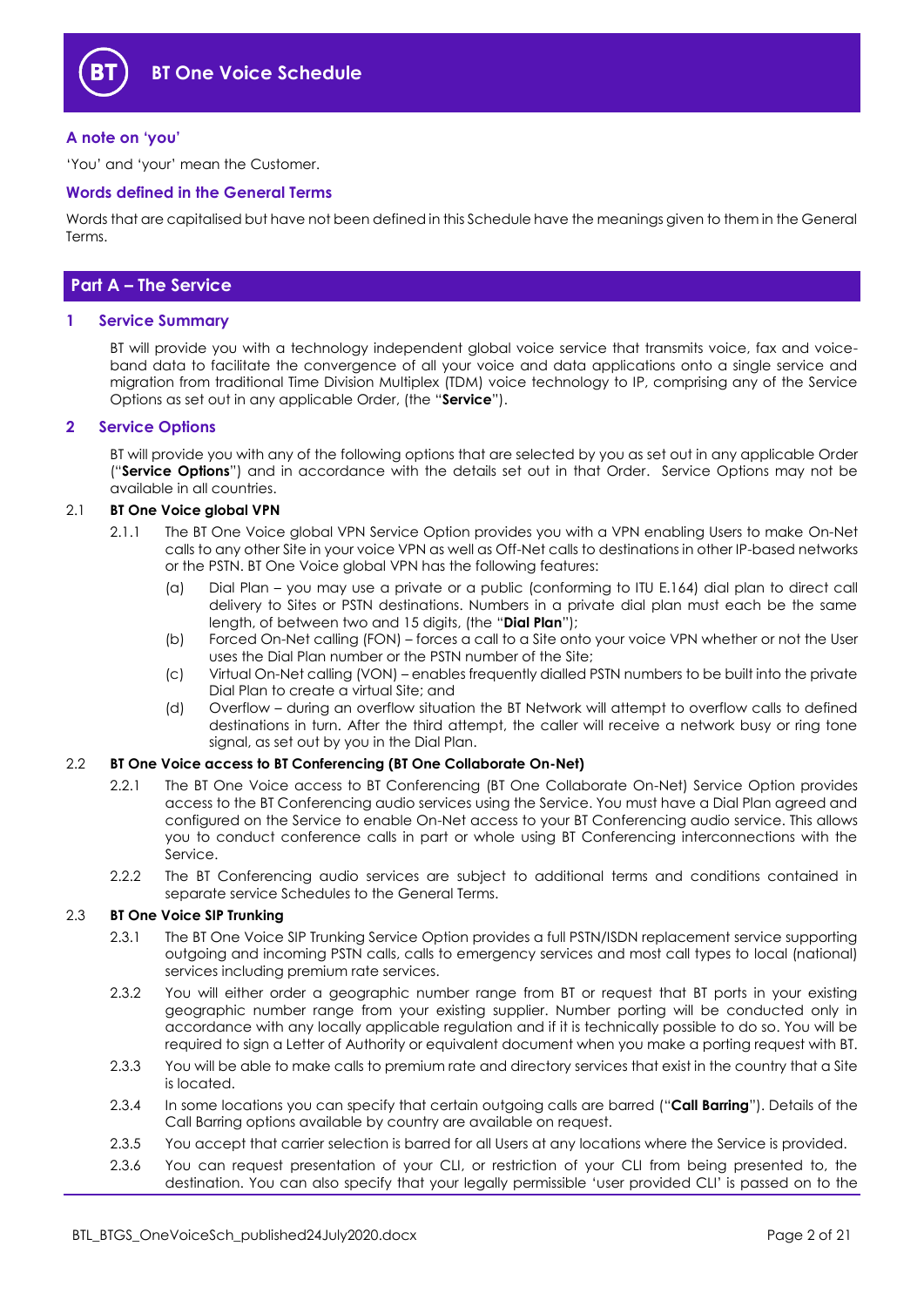

destination and for a PBX this means that the User's extension will be included in the CLI. BT will not accept requests to restrict CLI on calls to emergency services, where any law and/or regulation require such CLI to be presented.

- 2.3.7 BT will register your CLI within the BT Network to enable identification of the relevant Site location. BT may not terminate calls where BT is not able to identify clearly a Site location via your CLI.
- 2.3.8 BT One Voice SIP Trunking cannot be provided for Mobile Devices.

#### 2.3.9 **If you have requested BT to supply the Service to Site(s) in Australia:**

- (a) BT may reject any calls that are presented with override dial codes;
- (b) BT One Voice SIP Trunking Services are subject to a minimum block of five service connections;
- (c) the Customer Service Guarantee Standard (CSG) is not applicable to BT One Voice SIP Trunking; and
- (d) BT cannot guarantee CLI delivery for internationally originated calls where CLI is not presented by the calling party.

#### 2.3.10 **If you have requested BT to supply the Service to Site(s) in Italy:**

- (a) BT One Voice SIP Trunking allows nomadic use of numbers within all the Italian telephone districts (i.e. limited to the Italian territory);
- (b) You will comply with all the applicable mandatory Italian laws and regulations that apply in the field of use of the numbering and, in particular, the Resolution 8/15/CIR and subsequent modifications and additions thereof;
- (c) You accept that BT One Voice SIP Trunking cannot be used on mobile networks.
- 2.3.11 For number portability requests:
	- (a) you must ensure that the correct numbers to be ported are submitted otherwise BT may apply Charges in accordance with Paragraph [9.3.6;](#page-10-2) and
	- (b) the successful portability of existing numbers to the Service is not guaranteed, is subject to applicable technical requirements and dependent on BT's interconnect carriers having the necessary porting arrangements with the relevant carrier.

#### <span id="page-2-0"></span>2.3.12 **Centralised SIP Trunking**

- (a) If you have Centralised IPT architecture with a centralised interconnect into the Service, both of us will work closely together for the installation, configuration and maintenance of the interconnect between the BT One Voice SIP Trunking Service and your Centralised IPT architecture to make sure the entire solution is in line with country-specific regulations.
- (b) As the entire Centralised IPT architecture is connected only via one trunk, you will support BT to allow identification of your Sites without any restrictions.
- (c) For standard and forwarding calling scenarios you will send the Site specific CLI, which allows the identification of your physical location within the PAID (P-Asserted ID) field. The format needs to be in site specific international format like [+CCxxx] or [00CCxxx].
- (d) You will not manipulate the CLI sent in PAID at any time while your IPT architecture is connected to the BT Network unless BT is informed and have agreed to the change in advance.
- (e) You will send, in addition, for forwarding calling scenarios, the Site specific CLI within the DIVERSION field. The format needs to be in site specific international format like [+CCxxx] or [00CCxxx].
- (f) You will send a presentation CLI within the FROM field. The sent number must be in line with domestic regulations and will be screened by BT. In the event that the CLI fails the screening, no CLI will be sent within FROM field. The format needs to be in site specific international format like [+CCxxx] or [00CCxxx].
- (g) Where Centralised SIP Trunking is used, CLIP/CLIR attributes remain unchanged.
- (h) **If you have requested BT to supply the Service to Site(s) in Italy:**
	- (i) BT One Voice SIP Trunking allows nomadic use of numbers within all the Italian telephone districts (i.e. limited to the Italian territory);
	- (ii) You will comply with all the applicable mandatory Italian laws and regulations that apply in the field of use of the numbering and, in particular, the Resolution 8/15/CIR and subsequent modifications and additions thereof;
	- (iii) You accept that BT One Voice SIP Trunking cannot be used on mobile networks.
- 2.3.13 Centralised SIP Trunking solutions can also be implemented with Sites that have the BT One Voice global VPN Service Option. Where you choose to implement a Centralised IPT architecture with Sites that have the BT One Voice global VPN Service, the features and conditions of the BT One Voice global VPN Service Option, as set out in this Schedule will apply to the provision of Centralised SIP Trunking for those Sites.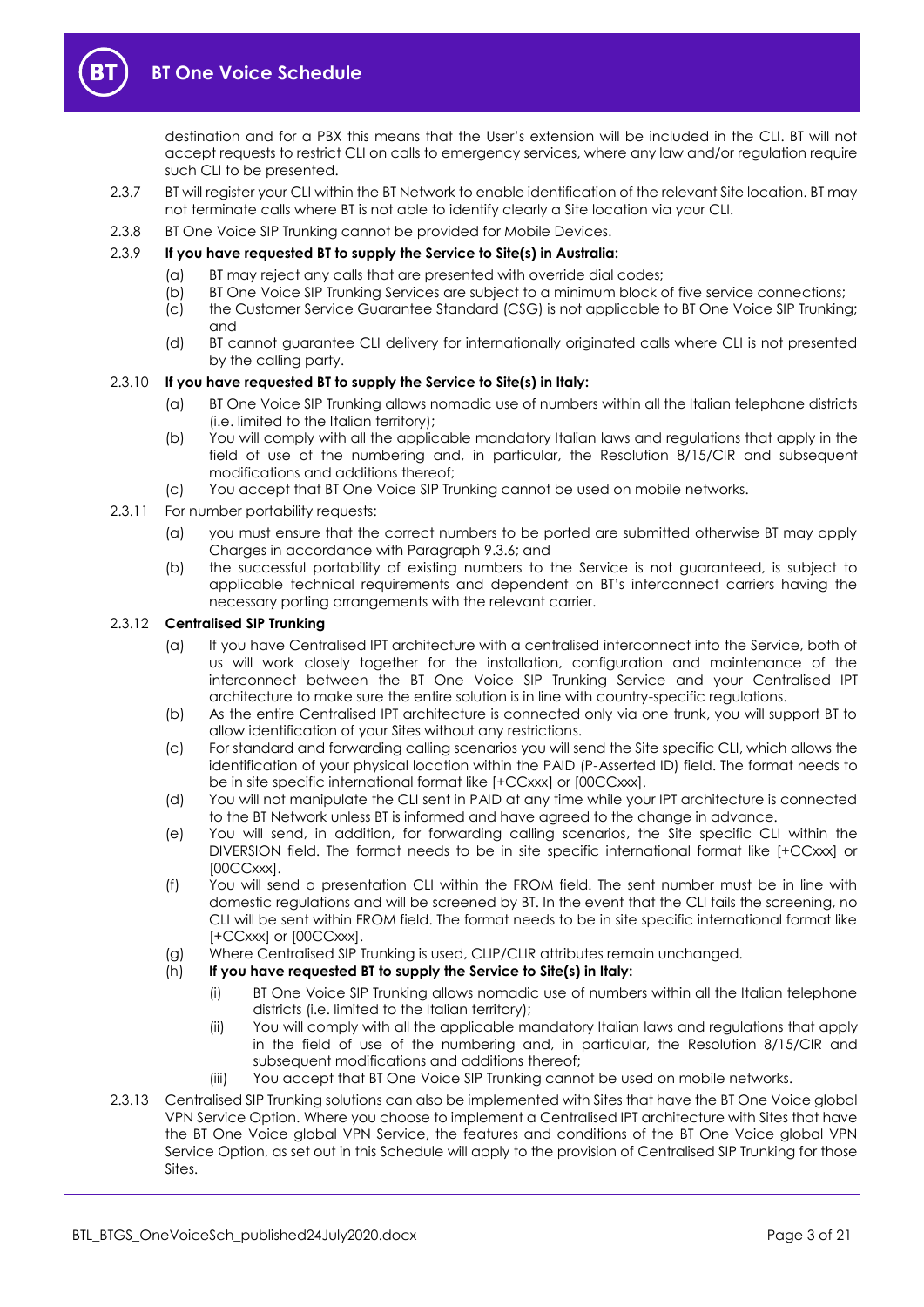

#### 2.4 **BT One Voice SIP Trunking 3rd Party**

- 2.4.1 In certain countries, we use BT Partners to provide a SIP trunking service over the BT Partner's network to your Site ("**BT One Voice SIP Trunking 3rd Party"**).
- 2.4.2 Features on BT One Voice SIP Trunking 3rd Party may vary from those available on BT One Voice SIP Trunking.
- 2.4.3 Centralised SIP Trunking implemented on Sites provisioned on BT One Voice SIP Trunking 3<sup>rd</sup> Party cannot be combined with Centralised SIP Trunking Sites provisioned on the BT Network.

#### <span id="page-3-5"></span>2.5 **Access**

You can access the Service (except for BT One Voice SIP Trunking 3rd Party) using either:

- 2.5.1 **Indirect Access**, by dialling an access number provided by BT, which can be via:
	- (a) a PBX; or
	- (b) a suitable Mobile Device, where available; or

#### <span id="page-3-4"></span>2.5.2 **Direct Access**, which can be via:

- (a) T1/E1 leased line connected to your PBX;
- (b) BT IP Connect Global service with Managed Routers which can be used for both your voice traffic and other data applications. You will order Managed Routers, and the definitions, terms and conditions of the BT IP Connect Global Service Schedule to the General Terms will apply unless this Schedule states otherwise. The Service will not support T1/E1 access except where used in conjunction with the BT IP Connect Global FRF16.1 resilience option;
- (c) BT IP Connect Global service with Unmanaged BT Routers or Unmanaged Customer Routers which can be used for both your voice traffic and other data applications. You can use either Unmanaged BT Router(s) or Unmanaged Customer Router(s) and the definitions, terms and conditions of the BT IP Connect Global Service Schedule to the General Terms will apply unless this Schedule states otherwise. The Service will not support T1/E1 access except where used in conjunction with the BT IP Connect Global FRF16.1 resilience option;
- (d) Ethernet Direct customer access connection (BT One Voice SIP Trunking only) which will only be available for the Service and cannot be shared with other services/applications. You will be provided with a BT managed NTU; or
- <span id="page-3-1"></span>(e) an Internet connection at your Site with sufficient bandwidth to carry the required voice traffic. Where you select Internet access for BT One Voice SIP Trunking, you will select either the:
	- (i) encrypted signalling and encrypted voice option; or
	- (ii) encrypted signalling without encrypted voice option.

If you select the encrypted signalling without encrypted voice option set out in Paragraph  $2.5.2(e)$  (ii), there may be:

- (i) eavesdropping on RTP media;
- (ii) spoofing, and
- (iii) Injection of frames into RTP streams.

#### <span id="page-3-0"></span>**3 Service Management Boundary**

- <span id="page-3-3"></span><span id="page-3-2"></span>3.1 BT will provide and manage the Service as set out in Parts B and C of this Schedule and as set out in any applicable Order up to the demarcation points as set out in the remainder of Paragraph [3.1](#page-3-2) ("**Service Management Boundary**").
	- 3.1.1 The Service Management Boundary for Service with Indirect Access is the PSTN interconnect interface which is used to hand the call over to the BT Network.
	- 3.1.2 The Service Management Boundary for Service with Direct Access via T1/E1 is the NTU on the Access Line.
	- 3.1.3 The Service Management Boundary for Service with Direct Access via BT IP Connect Global with Managed Routers is the LAN port on the Managed Router. The cable which connects the NTU to the Customer Equipment is your responsibility.
	- 3.1.4 The Service Management Boundary for Service with Direct Access via BT IP Connect Global with Unmanaged BT Routers or Unmanaged Customer Routers is the NTU of the Access Line provided by BT. The cable which connects the NTU to the Customer Equipment is your responsibility.
	- 3.1.5 The Service Management Boundary for the Service with Direct Access via Ethernet Direct is the NTU on the Access Line.
	- 3.1.6 The Service Management Boundary for Service with Direct Access via Internet ordered from a third party is the interface on the BT firewall to the public Internet.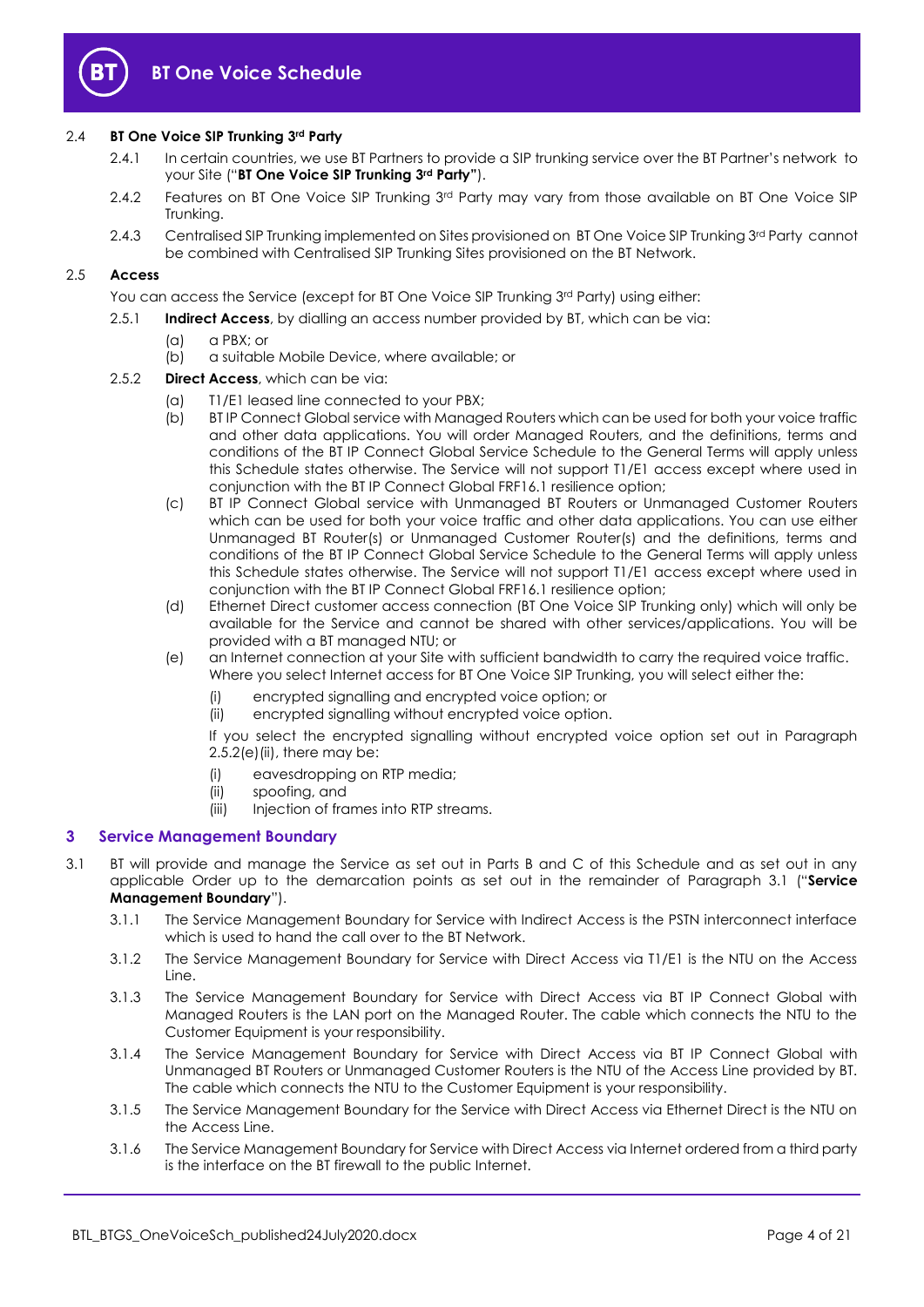

# **BT One Voice Schedule**

- 3.1.7 The Service Management Boundary for the BT One Voice SIP Trunking 3 rd Party is to the interface of the BT Partner's firewall to the public Internet.
- 3.2 BT will have no responsibility for the Service outside the Service Management Boundary.
- 3.3 BT does not make any representations, whether express or implied, about whether the Service will operate in combination with any Customer Equipment or other equipment and software.

# <span id="page-4-0"></span>**4 Associated Services and Third Parties**

- <span id="page-4-3"></span>4.1 You will have the following services in place that will connect to the Service and are necessary for the Service to function and will ensure that these services meet the minimum technical requirements that BT specifies;
	- 4.1.1 if you have selected Indirect Access:
		- (a) a PBX; and/or
		- (b) an appropriate telephone service to access the BT Network, e.g. PSTN service, from a PTSP, and you will ensure that this access service is capable of transmitting the CLI to the BT Network; or (c) a suitable Mobile Device, where applicable;
	- 4.1.2 if you have selected Direct Access:
		- (a) BT IP Connect Global service with Managed Routers; or
		- (b) BT IP Connect Global service with Unmanaged BT Routers or Unmanaged Customer Routers; or
		- (c) Ethernet Direct customer access connection (BT One Voice SIP Trunking only); and
	- 4.1.3 means of accessing the Internet,

#### (each an "**Enabling Service**").

- 4.2 If BT provides you with any services other than the Service (including, but not limited to any Enabling Service) this Schedule will not apply to those services and those services will be governed by their separate terms.
- 4.3 BT will not be liable for failure to or delay in supplying the Service if another supplier delays or refuses the supply of an electronic communications service to BT and no alternative service is available at reasonable cost.

#### <span id="page-4-1"></span>**5 Specific Terms and Conditions**

#### 5.1 **Minimum Period of Service**

At the end of the Minimum Period of Service, unless one of us gives Notice to the other of an intention to terminate the Service in accordance with the Contract, BT will continue to provide the Service and both of us will continue to perform each of our obligations in accordance with the Contract.

#### 5.2 **Access to Emergency Services**

#### 5.2.1 **BT One Voice global VPN and BT One Voice Access to BT Conferencing (BT One Collaborate On-Net)**

(a) You will ensure that your Users acknowledge and agree that the Service does not provide the ability for Users to call the emergency services by dialling the emergency service numbers applicable to the country in which the Site is located and that alternative arrangements should be made to cover this including the maintenance of a fixed telephone number.

#### 5.2.2 **BT One Voice SIP Trunking**

- (a) You will ensure that your Users acknowledge and agree that the Service provides the ability for Users to call the emergency services by dialling the emergency service numbers applicable to the country in which the Site is located but that caller location information will only be provided where you:
	- (i) inform BT of the geographic location of calling numbers to enable BT to maintain a database of calling numbers and geographic locations;
	- (ii) inform BT immediately of any changes to those locations; and
	- (iii) configure your PBX to accurately convey correct calling number locations.
- <span id="page-4-2"></span>(b) You will provide all reasonable assistance to enable BT to add the correct emergency centre code to the routing information in order for BT to route the call to the relevant emergency centre, failing which you will provide a separate break out for emergency calls from the relevant Site(s). In the event that your Site is directly connected to the BT One Voice SIP Trunking Service and is not part of a centralised architecture, you must send the CLI of this location within the PAID field of the SIP message.
- (c) Your failure to comply with the requirements of Paragraph [5.2.2\(b\)](#page-4-2) will constitute a material breach of the Contract. BT accepts no responsibility or liability to you in the event of your failure to comply with Paragraph [5.2.2\(b\).](#page-4-2)
- (d) You will comply with the terms and conditions of the VOIP Obligations Annex to Voice Schedules.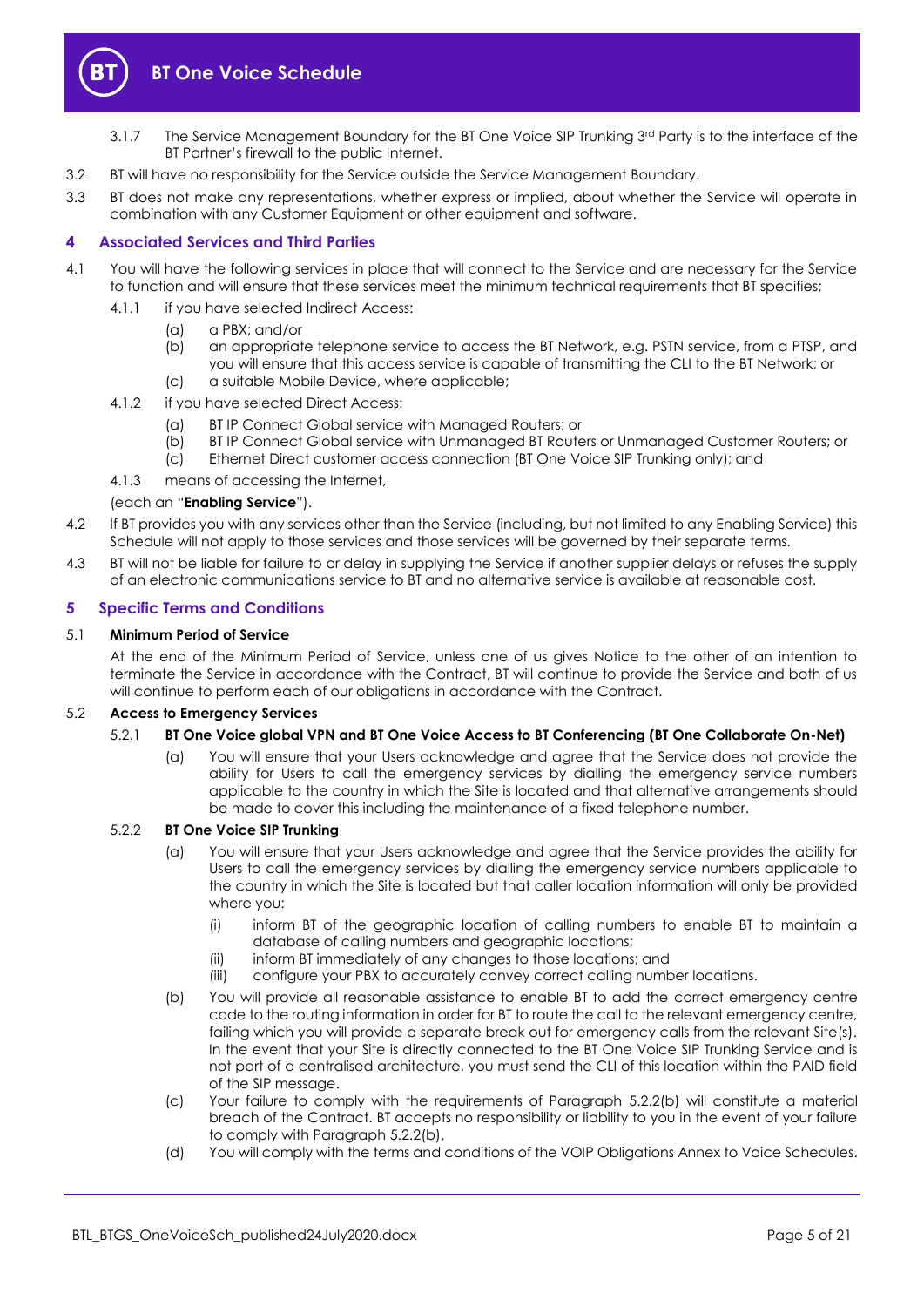<span id="page-5-2"></span>

- (e) You will ensure that Users have other means of accessing the emergency services if an End Point is moved from a Site, and is used away from your registered Sites.
- (f) BT does not guarantee the ability to call the emergency services using the Service.
- <span id="page-5-0"></span>(g) Emergency calls may fail or call continuity may be affected, where there is a mains power failure, failure of Internet service and connectivity, or failure of access to the Service.
- (h) You and your Users will not be able to make emergency calls if BT has suspended or interrupted the Service for any reason.
- (i) Wherever possible you should consider an alternative means to support emergency calls should the Service not be available due to the conditions set out in Paragraphs [5.2.2\(g\)](#page-5-0) and [5.2.2\(h\).](#page-5-1)
- <span id="page-5-1"></span>5.3 If you have requested BT to supply the Service to Site(s) in India, you must be registered as an Other Service Provider (OSP) with the Department of Telecommunications, Government of India for each of the Sites. You will also ensure that no PSTN breakout/connectivity is enabled within the territory of India.

#### 5.4 **CLI Delivery**

BT cannot guarantee the delivery of CLI over third party networks.

#### 5.5 **Traffic Data**

- 5.5.1 You consent to BT acquiring specific voice traffic data and content as part of the delivery, support, reporting and billing processes on the BT Network. BT will not share such traffic data and content with any third party and will store the traffic data and content in order to comply with your agreed support, reporting and billing needs.
- 5.5.2 Where you select BT One Voice SIP Trunking 3<sup>rd</sup> Party you consent to BT Partners acquiring specific voice traffic data and content as part of the delivery, support, reporting and billing processes on their network. BT Partners will not share such traffic data and content with any third party and will store the traffic data and content in order to comply with your agreed support, reporting and billing needs.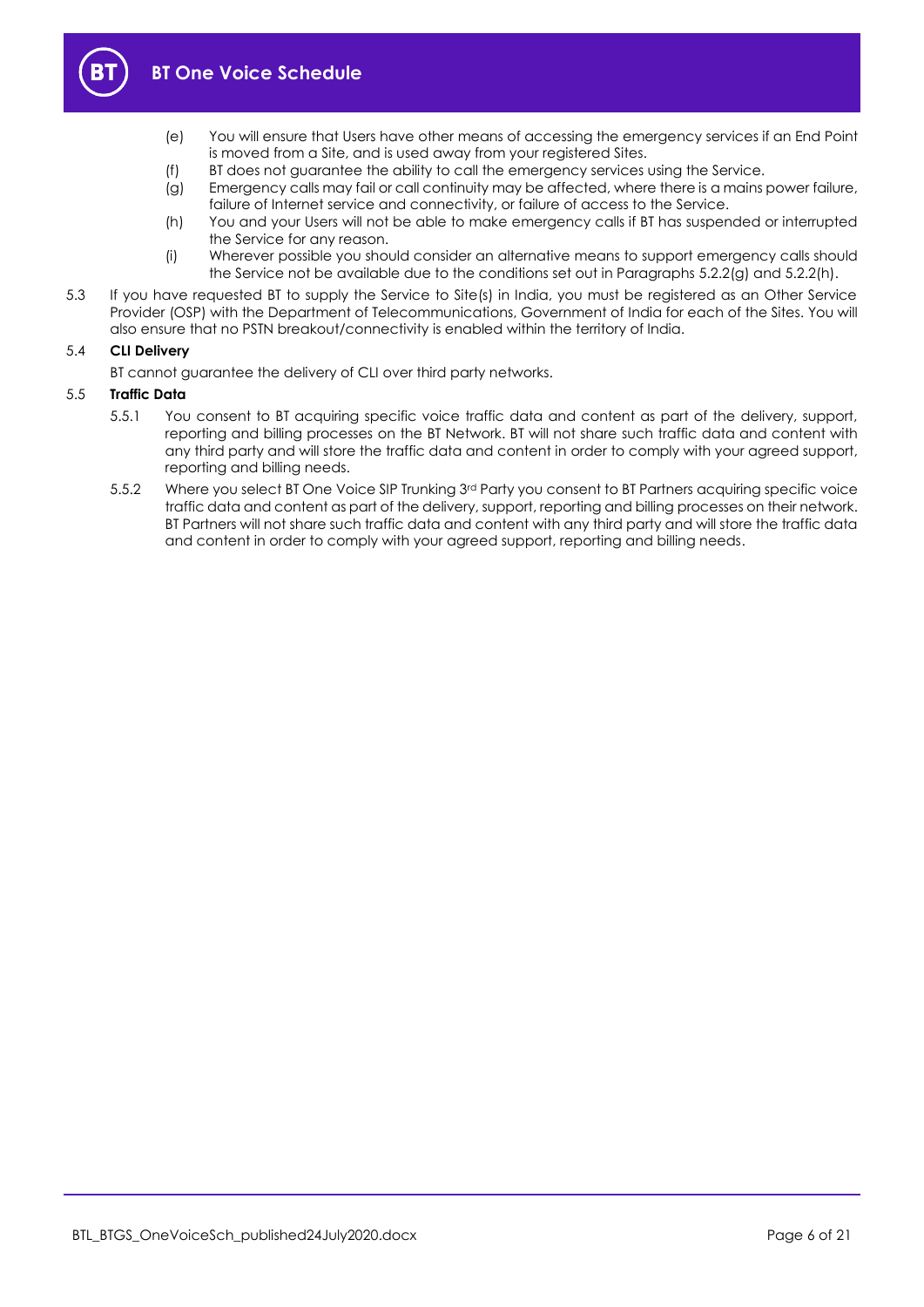

# <span id="page-6-0"></span>**Part B – Service Delivery and Management**

#### <span id="page-6-1"></span>**6 BT's Obligations**

#### <span id="page-6-3"></span>6.1 **Service Delivery**

Before the Service Start Date and, where applicable, throughout the provision of the Service, BT:

- 6.1.1 will provide you with contact details for the helpdesk that you will be able to contact to submit service requests, report Incidents and ask questions about the Service ("**Service Desk**");
- 6.1.2 will comply with all reasonable health and safety rules and regulations and reasonable security requirements that apply at a Site and are notified to BT in writing. BT will not be liable if, as a result of any such compliance, BT is in breach of any of BT's obligations under this Contract;
- 6.1.3 will, where applicable, arrange for any surveys to be conducted to confirm the availability of a suitable Access Line to the Sites. If the surveys identify that additional engineering work is required in order to provide a suitable Access Line to the Sites, BT may provide a new quote to you, detailing the additional Charges you will need to pay for the engineering work to be completed and:
	- (a) if you accept the new quote, BT will cancel the existing Order to the affected Sites and will generate a new Order for the affected Sites and will arrange for the additional engineering works to be carried out; or
	- (b) if you do not accept the new quote, BT will cancel your existing Order for the provision of Service to the affected Sites and BT will have no obligation to provide the Service;
- 6.1.4 will provide you with a date on which delivery of the Service (or each part of the Service, including to each Site) is due to start ("**Customer Committed Date**") and will use commercially reasonable endeavours to meet any Customer Committed Date.

#### <span id="page-6-2"></span>6.2 **Commissioning of the Service**

Before the Service Start Date, BT will:

- 6.2.1 for Indirect Access, provide an in-country access number, complete the BT One Voice Network Databuild and test the Service through to the terminating number. The Service Start Date occurs on successful completion of the test;
- 6.2.2 for Direct Access via T1/E1, provide the Access Line(s), complete the BT One Voice Network Databuild and conduct a set of standard tests. The Service Start Date occurs on successful completion of the tests;
- 6.2.3 for Direct Access via BT IP Connect Global with Managed Routers, complete the BT One Voice Network Databuild and conduct a set of standard tests. The Service Start Date occurs on successful completion of the tests;
- 6.2.4 for Direct Access via BT IP Connect Global with Unmanaged BT Routers or Unmanaged Customer Routers, provide recommendations for router configuration, complete the BT One Voice Network Databuild and conduct a set of standard tests. The Service Start Date occurs on successful completion of the tests;
- 6.2.5 for Direct Access via Ethernet Direct, provide the Access Line(s), where applicable, complete the BT One Voice Network Databuild and conduct a set of standard tests. The Service Start Date occurs on successful completion of the tests;
- 6.2.6 for Direct Access via the Internet, agree with you on the encryption configuration that you will implement on the Customer Equipment to be connected to the Service, complete the BT One Voice Network Databuild and conduct a set of standard tests to ensure that the configuration is functioning correctly. The Service Start Date occurs on successful completion of the tests. BT will not be liable if the Service cannot be delivered due to a failure of the encryption configuration on the Customer Equipment;
- 6.2.7 connect the Service to each applicable Enabling Service; and
- 6.2.8 for BT One Voice SIP Trunking 3rd Party via Internet:
	- (a) work with you and the BT Partner to agree the encryption configuration that you will implement on the Customer Equipment to be connected to the Service, implement the BT Partner Network Databuild and conduct a set of standard tests to ensure that the configuration is functioning correctly. The Service Start Date occurs on successful completion of the tests. BT will not be liable if the Service cannot be delivered due to a failure of the encryption configuration on the Customer Equipment; and
	- (b) work with the BT Partner to connect the Service to each applicable Enabling Service.

#### 6.3 **During Operation**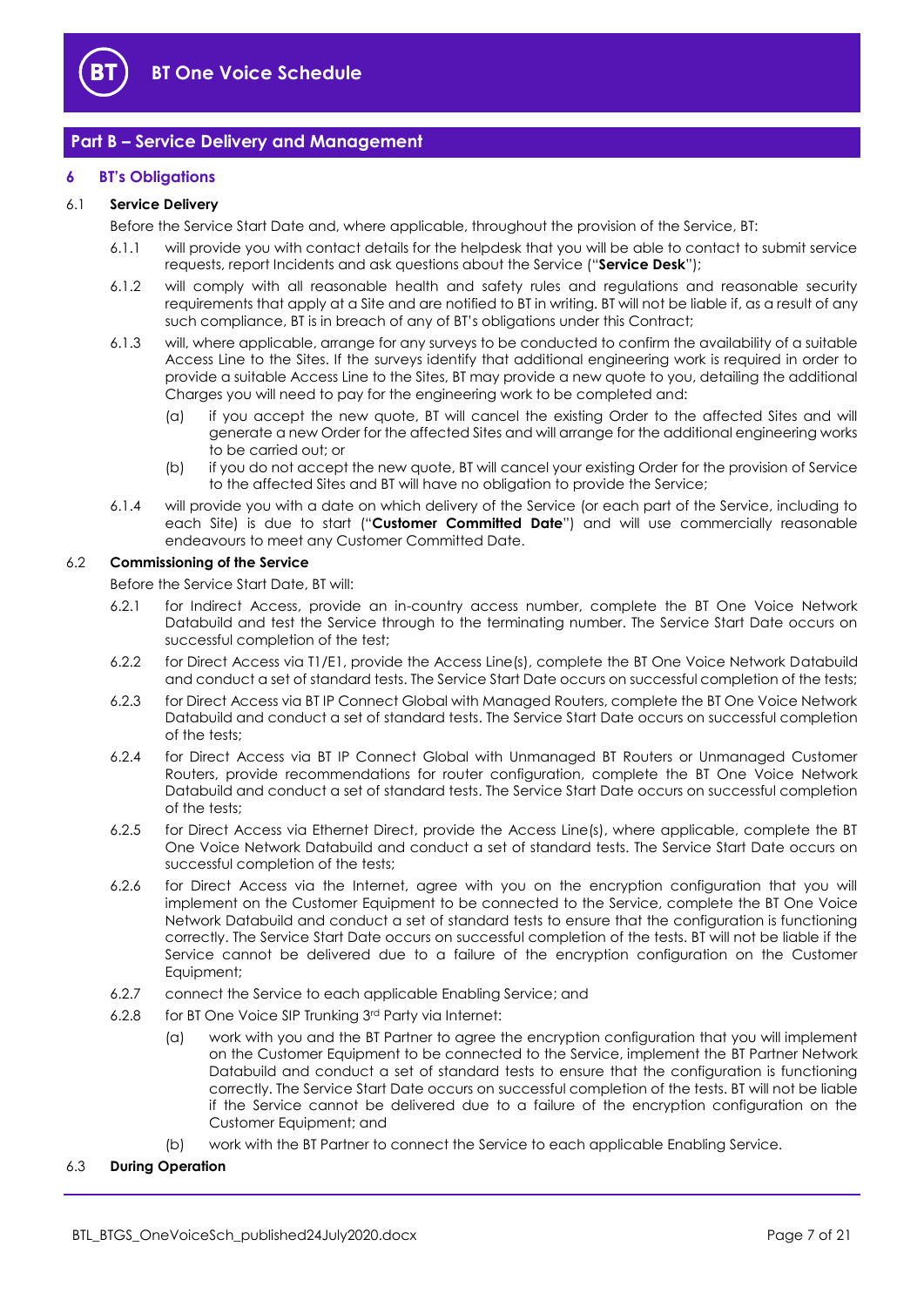

On and from the Service Start Date, BT:

- 6.3.1 will respond and use reasonable endeavours to remedy an Incident without undue delay and in accordance with the Service Levels in Part C of the Contract if you report an Incident on the BT Network;
- 6.3.2 where applicable, will work with the relevant supplier to restore Service as soon as practicable during Local Contracted Business Hours if you report an Incident on the Access Line;
- 6.3.3 where applicable, will maintain a web portal and server to provide you with online access to reports;
- 6.3.4 may carry out Maintenance from time to time and will endeavour to inform you:
	- (a) at least five Business Days before any Planned Maintenance on the BT Network and/or BT Equipment, however you agree that BT may inform you with less notice than normal where emergency Maintenance is required; or
	- (b) without undue delay for scheduled Access Line maintenance by a supplier;
- 6.3.5 may, where applicable, in the event of a security breach affecting the Service, require you to change any or all of your passwords. BT does not guarantee the security of the Service against unauthorised or unlawful access or use.

#### <span id="page-7-1"></span>6.4 **The End of the Service**

On termination of the Service by either one of us, or expiry, BT may disconnect and remove any BT Equipment located at the Sites.

#### <span id="page-7-0"></span>**7 Your Obligations**

#### <span id="page-7-2"></span>7.1 **Service Delivery**

Before the Service Start Date and, where applicable, throughout the provision of the Service by BT, you will:

- 7.1.1 provide BT with the names and contact details of any individuals authorised to act on your behalf for Service management matters ("**Customer Contact**"), but BT may also accept instructions from a person who BT reasonably believes is acting with your authority;
- 7.1.2 provide BT with any information reasonably required without undue delay;
- 7.1.3 provide BT with access to any Sites during Business Hours, or as otherwise agreed, to enable BT to set up, deliver and manage the Service;
- 7.1.4 complete any preparation activities that BT may request to enable you to receive the Services promptly and in accordance with any reasonable timescales;
- 7.1.5 where applicable, notify BT in writing of any health and safety rules and regulations and security requirements that apply at a Site;
- 7.1.6 in jurisdictions where an employer is legally required to make such disclosure to its employees and/or Users:
	- (a) inform your employees and Users that as part of the Service being delivered by BT, BT may monitor and report to you the use of any targeted applications by your employees and/or Users;
	- (b) ensure that your employees and Users have consented or will be deemed to have consented to such monitoring and reporting (if such consent is legally required), agree that BT will not be liable for any failure by you to comply with this instruction and indemnify BT from and against any Claims or action brought by your employees or Users against BT arising out of the delivery of Services by BT; and
	- (c) inform your employees and Users that the Service will provide itemised billing and calls will be logged;
- 7.1.7 provide and maintain appropriate connections, lines and Mobile Devices for use with the Service. You will pay all charges related to provision and use of such connections, lines and Mobile Devices and report any incidents in such connections, lines and Mobile Devices directly to the supplier of the connection, line or Mobile Device;
- 7.1.8 prepare and maintain the Site for the installation of BT Equipment and supply of the Service, including, without limitation:
	- (a) provide a suitable and safe operational environment for any BT Equipment including all necessary trunking, conduits, cable trays, and telecommunications connection points in accordance with BT's reasonable instructions and in accordance with applicable installation standards;
	- (b) take up or remove any fitted or fixed floor coverings, ceiling tiles and partition covers and/or provide any openings in buildings required to connect BT Equipment to appropriate telecommunications facilities in time to allow BT to undertake any necessary installation or maintenance Services;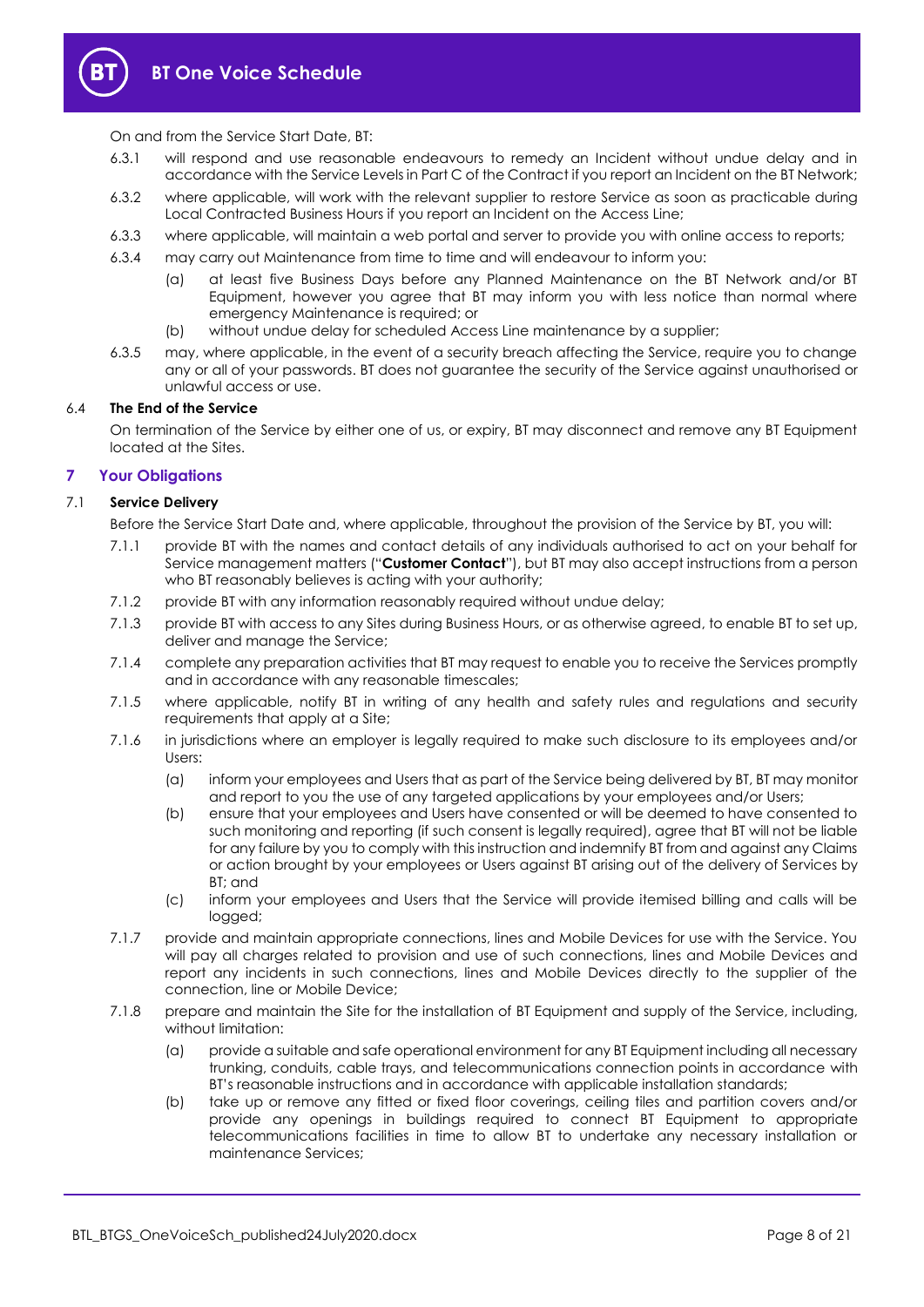

- (c) carry out any work that may be required after installation to make good any cosmetic damage caused during the installation or maintenance Services;
- (d) provide a secure, continuous power supply at the Site for the operation and maintenance of the Service and BT Equipment at such points and with such connections as BT specifies. In order to mitigate any Service interruption resulting from failure in the principal power supply, you will provide back-up power with sufficient capacity to conform to the standby requirements of the applicable British standards; and
- (e) provide internal cabling between the BT Equipment and any Customer Equipment, as appropriate;
- 7.1.9 provide BT with the CLI for each PSTN line or Mobile Device that will use the Service and ensure that the CLI is presented for each call. Call attempts with no CLI will fail;
- 7.1.10 for BT One Voice SIP Trunking:
	- (a) present BT with a network CLI which belongs to a BT-provisioned number block range and/or ported number block range;
	- (b) not connect End Points or Mobile Devices directly to the BT One Voice SIP Trunking Service Option. When the BT One Voice SIP Trunking Service Option has been selected, you will be responsible for connecting any End Points directly to your PBX (or equivalent);
	- (c) be responsible for, and ensure the proper configuration of your LAN, PBX equipment (or equivalent) and all End Points so that the User's location can be properly identified;
	- (d) if you ordered Internet access from a third party:
		- (i) ensure that you have a suitable Internet access connection that can support voice calls and have sufficient capacity for your voice requirements (for example, when taking into account other traffic using that connection;
		- (ii) ensure that the Internet access is provided before BT starts the commissioning of the BT One Voice SIP Trunking; and
		- (iii) repair all Incidents that are outside the Service Management Boundary set out in Paragraph [3.1.6.](#page-3-3)
	- (e) agree that the successful configuration of encryption for the BT One Voice via Internet depends on many variables and equipment and requires the cooperation of your technical team;
	- (f) implement the encryption configuration on the Customer Equipment for BT Voice SIP Trunking over Internet access option;
	- (g) comply with all specifications and prerequisites that BT provides to you which is required for the provision of the BT One Voice SIP Trunking Service over Internet access;
	- (h) if you have requested BT to supply the Service to Site(s) in Australia, notify BT with details of any change or update to your address or registration information. BT is required by law to provide details of your numbers hosted by the Service and registration information to the Integrated Public Number Database (IPND). You must notify BT with details of any change or update to your address or other registration information. You consent to BT disclosing this information to Telstra and third party providers solely for the purposes of maintaining the IPND. The IPND is managed by Telstra and BT is not responsible for any actions of Telstra in relation to the IPND. If requested by you, you further consent to BT's disclosure and use of this information for publication in Sensis directory listings;
	- (i) if you have requested BT to supply the Service to Site(s) in Italy, with regard to Paragraph [5.2.2\(e\),](#page-5-2)  you acknowledge that in such case, the geo location of the calls to the Emergency Services cannot be guaranteed. BT is required by law to provide details of your Users and their numbers to comply with Italian laws and regulations. You will inform the Emergency Services from which place in the Italian territory you are calling. You must notify BT with the details of any change or update to your address or other registration information.

#### 7.2 **Service Operation**

On and from the Service Start Date, you will:

- 7.2.1 ensure that Users report Incidents to the Customer Contact and not to the Service Desk;
- 7.2.2 ensure that the Customer Contact will take Incident reports from Users and pass these to the Service Desk using the reporting procedures agreed between both of us, and will be available for all subsequent Incident management communications;
- 7.2.3 monitor and maintain any Customer Equipment connected to the Service or used in connection with a Service;
- 7.2.4 ensure that, where applicable, any Customer Equipment that is connected to the Service or that you use, directly or indirectly, in relation to the Service is: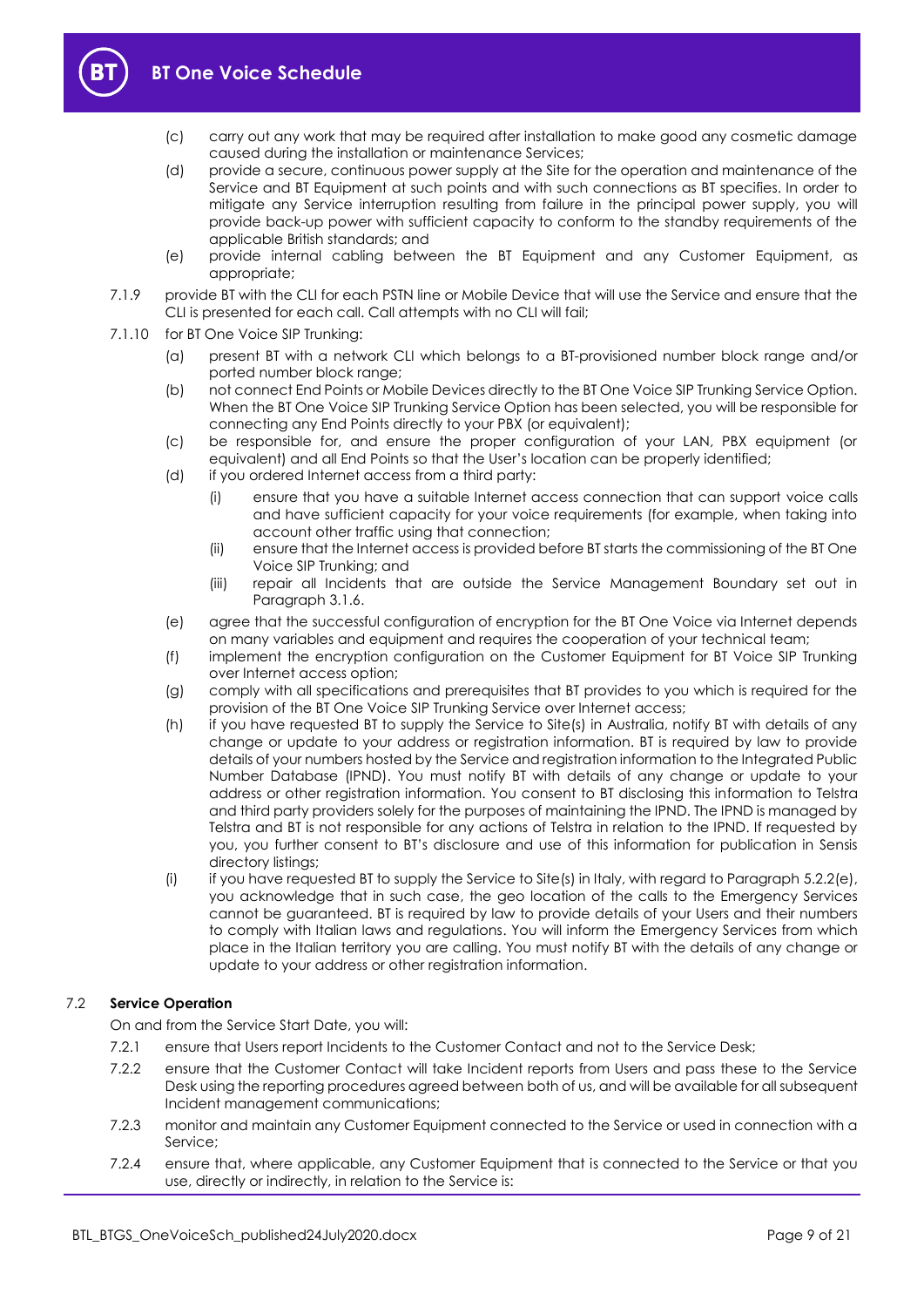

# **BT One Voice Schedule**

- (a) connected using the applicable BTNetwork termination point, or BT Partner network termination, unless you have BT's permission to connect by another means and used in accordance with any instructions, standards and safety and security procedures applicable to the use of that Customer Equipment;
- (b) adequately protected against viruses and other breaches of security;
- (c) technically compatible with the Service and will not harm or damage BT Equipment, the BT Network, or any of BT's Partners', suppliers' or subcontractors' network or equipment; and
- (d) approved and used in accordance with relevant instructions and Applicable Law;
- 7.2.5 where applicable, immediately disconnect any Customer Equipment, or advise BT to do so at your expense, if Customer Equipment does not meet any relevant instructions, standards or Applicable Law;
- 7.2.6 where applicable, connect equipment to the Service only by using the NTE at the Sites;
- 7.2.7 where applicable, distribute, manage and maintain access profiles, passwords and other systems administration information relating to the control of Users' access to the Service;
- 7.2.8 where applicable, maintain a list of current Users and immediately terminate access for any person who ceases to be an authorised User;
- 7.2.9 where applicable, ensure the security and proper use of all valid User access profiles, passwords and other systems administration information used in connection with the Service and:
	- (a) inform BT immediately if a user ID or password has, or is likely to, become known to an unauthorised person, or is being or may be used in an unauthorised way; and
	- (b) take all reasonable steps to prevent unauthorised access to the Service;
- 7.2.10 where applicable, if BT requests you to do so in order to ensure the security or integrity of the Service, change any or all passwords and/or other systems administration information used in connection with the Service;
- 7.2.11 where applicable, comply with the provisions of any Software licences provided with or as part of the Service;
- <span id="page-9-2"></span>7.2.12 where applicable, ensure that the maximum number of Users that you authorise to access and use the Service ("**Authorised Users**") will not exceed the permitted number of User identities set out in the Order;
- 7.2.13 where applicable, not allow any Authorised User subscription to be used by more than one individual User unless it has been reassigned in its entirety to another individual Authorised User, in which case you will ensure the prior Authorised User will no longer have any right to access or use the Service;
- 7.2.14 where applicable, maintain a written, up to date list of current Authorised Users and provide such list to BT within five Business Days of BT's written request at any time; and
- 7.2.15 comply with all specifications and prerequisites that BT provides to you that are required to troubleshoot BT One Voice SIP Trunking Service over Internet access.

#### 7.3 **The End of the Service**

On termination of the Service by either one of us, or expiry you will, where applicable:

- 7.3.1 provide BT with all reasonable assistance necessary to remove BT Equipment from the Sites;
- 7.3.2 disconnect any Customer Equipment from BT Equipment located at the Sites;
- 7.3.3 not dispose of or use BT Equipment other than in accordance with BT's written instructions or authorisation;
- 7.3.4 arrange for any BT Equipment located at the Sites to be returned to BT;
- 7.3.5 be liable for any reasonable costs of recovery that BT incurs in recovering the BT Equipment; and
- 7.3.6 configure the Customer Equipment to ensure that you cease using the Service.

# <span id="page-9-0"></span>**8 Notification of Incidents**

Where you become aware of an Incident:

- 8.1 the Customer Contact will report it to BT's Service Desk;
- <span id="page-9-3"></span>8.2 BT will give you a unique reference number for the Incident ("**Ticket**");
- <span id="page-9-1"></span>8.3 BT will inform you when BT believes the Incident is cleared, and will close the Ticket when:
	- 8.3.1 you confirm that the Incident is cleared within 24 hours of being informed; or
	- 8.3.2 BT has attempted unsuccessfully to contact you, in the way agreed between both of us, in relation to the Incident and you have not responded within 24 hours of BT's attempt to contact you;
- 8.4 if you confirm that the Incident is not cleared within 24 hours of being informed, the Ticket will remain open, and BT will continue to work to resolve the Incident.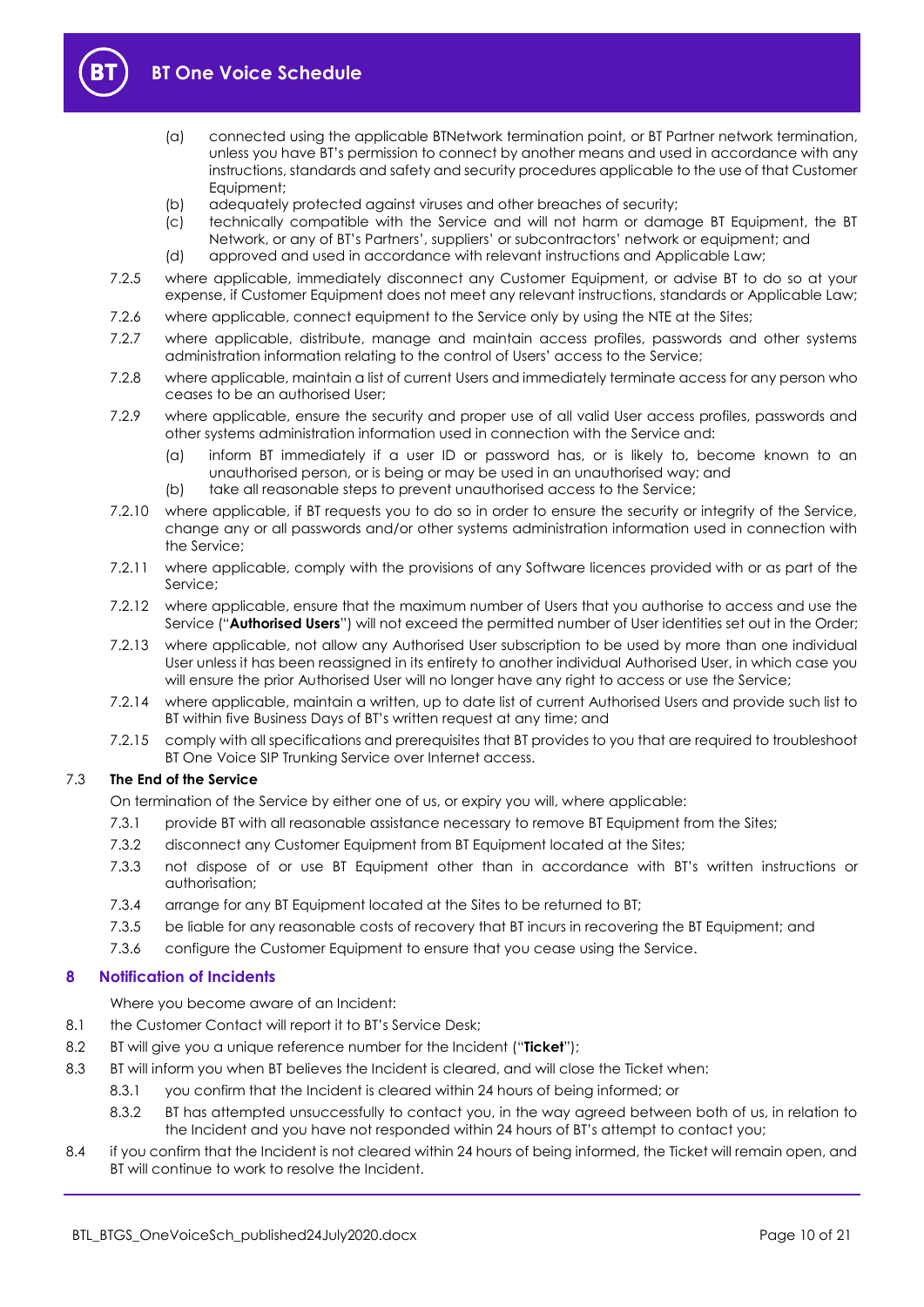

# <span id="page-10-0"></span>**9 Invoicing**

- 9.1 BT will invoice you for the Charges for the Service as set out in Paragraph [9.2](#page-10-3) in the amounts and currency specified in any Orders.
- <span id="page-10-3"></span>9.2 Unless stated otherwise in an applicable Order, BT will invoice you for:
	- 9.2.1 Installation Charges, on the Service Start Date (or monthly in arrears prior to the Service Start Date for any work carried out where the planned installation period is longer than one month);
	- 9.2.2 Recurring Charges, except Usage Charges, monthly in advance (unless regulation requires BT to invoice these in arrears). For any period where Service is provided for less than one month, the Recurring Charges will be calculated on a daily basis;
	- 9.2.3 Usage Charges, monthly in arrears, calculated at the then current rates;
	- 9.2.4 applicable one-off Charges, e.g. configuration Charges;
	- 9.2.5 De-installation Charges within 60 days of de-installation of the Service; and
	- 9.2.6 any Termination Charges incurred in accordance with Paragraph [11](#page-11-0) upon termination of the relevant Service.
- <span id="page-10-2"></span>9.3 BT may invoice you for any of the following Charges in addition to those set out in the Order:
	- 9.3.1 Charges for investigating Incidents that you report to BT where BT finds no Incident or that the Incident is caused by something for which BT is not responsible under the Contract;
	- 9.3.2 Charges for commissioning the Service as set out in Paragraph [6.2](#page-6-2) outside of Business Hours;
	- 9.3.3 Charges for restoring Service if the Service has been suspended in accordance with Clause 10.1.2 of the General Terms;
	- 9.3.4 Charges for cancelling the Service in accordance with Clause 16 of the General Terms;
	- 9.3.5 Charges for expediting provision of the Service at your request after you have been informed of the Customer Committed Date;
	- 9.3.6 Charges BT may incur as a result of you supplying incorrect information;
	- 9.3.7 Charges for any continued use of the Service after termination or expiry of the Service;
	- 9.3.8 where you have selected BT One Voice SIP Trunking Service in North America, any Charges to recover the contributions required to be paid to emergency services funds at the North American state and local level. In addition BT may charge you an additional Charge (as set out in the Order) per E911 or 911 call made in North America that is manually handled due to having incorrect or no record in the emergency calling database;
	- 9.3.9 Charges for not complying with traffic profile requirements as in out in Paragraph [10;](#page-10-1) and
	- 9.3.10 any other Charges set out in any applicable Order or as otherwise agreed between both of us.

## <span id="page-10-1"></span>**10 Traffic Profiles**

- 10.1 You agree the pricing and quality of service is based on reasonable use of a PSTN service dedicated to businessoriented activities.
- 10.2 If you order either the BT One Voice Direct and/or BT One Voice Inclusive charging options, you will ensure that your traffic patterns comply with all of the elements in the following profile:
	- 10.2.1 you will maintain:
		- (a) a minimum of eight Channels per (T1/E1) connected Site;
		- (b) a minimum of five Channels per BT IP Connect Global, Ethernet Direct, or Internet connected Site; and
		- (c) a minimum number of 20 Channels (where each Channel supports one simultaneous call) across all Sites;
	- 10.2.2 for BT One Voice Inclusive global and BT One Voice Inclusive national you will not exceed more than an average total of 8,300 incoming and outgoing minutes per Channel, per month across all of BT One Voice Inclusive Channels; and
	- 10.2.3 the average monthly per Channel minutes volume to non-chargeable destinations will not exceed 80 per cent of the total allowed minutes when averaged across all BT One Voice Inclusive Channels in your network in any three month period.
- 10.3 For BT One Voice Inclusive:
	- 10.3.1 you will select up to 15 countries from a list of 30 countries to form the non- chargeable destinations for your BT One Voice Inclusive package;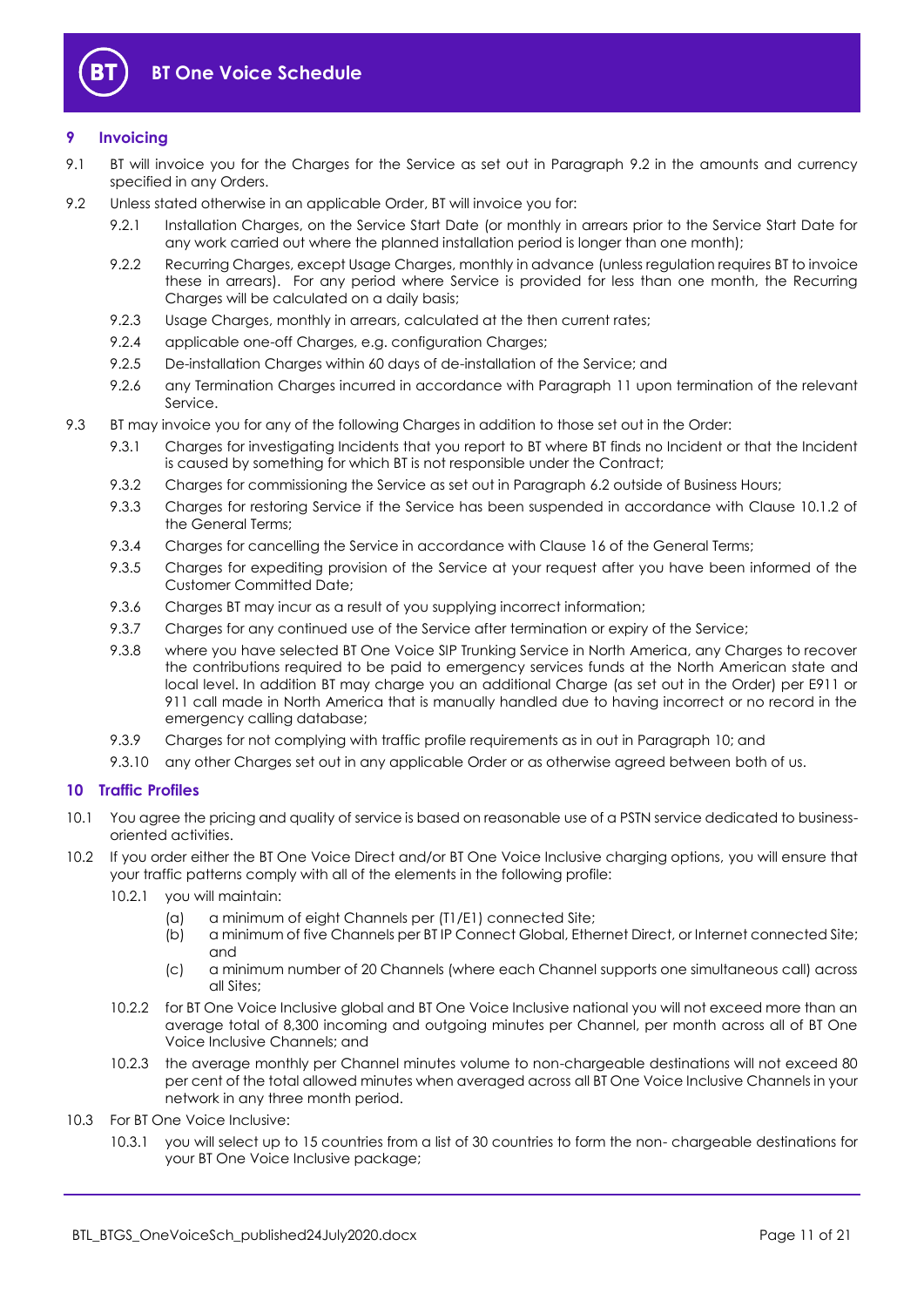

# **BT One Voice Schedule**

- 10.3.2 the selected countries will apply to all Sites in your network that have the BT One Voice Inclusive package, regardless of Direct Access type;
- 10.3.3 you will not select different countries at different Sites;
- 10.3.4 you will not change the list of 15 countries before the end of the Minimum Period of Service, and after that only if BT agrees in writing; and
- 10.3.5 only calls to fixed or geographic numbers in the 15 selected countries will be non-chargeable. Calls to all other number types including mobile or premium rate numbers will be charged per minute.
- 10.4 If you order BT One Voice Direct national in conjunction with BT One Voice SIP Trunking in North America then you will ensure that:-
	- 10.4.1 incoming Off Net traffic averaged across all BT One Voice Direct national Sites in North America will not exceed 35 per cent of the total traffic at these Sites; and
	- 10.4.2 the average number of minutes per BT One Voice Direct national Channel in North America will not exceed a total of 8,300 incoming and outgoing minutes per Channel, per month across all of your BT One Voice Direct national Channels in North America.
- 10.5 You will pay either standard rates or additional Charge(s) (as set out in the Order) per minute for all traffic originating from a Site in any month where the traffic pattern does not meet these conditions in Paragrap[h 10.](#page-10-1)
- 10.6 If traffic does not comply with the agreed traffic pattern at a Site for more than three months (which do not need to be consecutive) in any consecutive 12 month period, BT may suspend the delivery of all traffic from that Site on 30 days' Notice and/or to revise the rates to be applied to traffic at that Site.
- 10.7 For delivery of traffic to an undeclared premium rate service, and/or deviations from reasonable use of a PSTN service, BT may:
	- 10.7.1 block all traffic; and/or
	- 10.7.2 revise the Charges to be applied to such delivery. Any new Charges will be agreed on a new Order. If you and BT do not reach agreement on the new Charges to apply then the traffic to such undeclared premium rate service will remain blocked.
- 10.8 You are responsible for paying all Charges for communications originated by abuses, failures, frauds, etc. originated in equipment managed by you, including those originated by persons not authorized by you who have accessed the equipment by any means, either locally or remotely.

## <span id="page-11-0"></span>**11 Charges at the End of the Contract**

- <span id="page-11-2"></span>11.1 If you exercise your right under Clause 17 of the General Terms to terminate the Contract or any Service for convenience, you will pay BT:
	- 11.1.1 all outstanding Charges for Service rendered;
	- 11.1.2 De-installation Charges;
	- 11.1.3 any remaining Charges outstanding with regard to BT Equipment:
	- 11.1.4 any other Charges set out in the Order; and
	- 11.1.5 the following additional Charges:
		- (a) all committed costs to a supplier incurred by BT as a result of your commitment to BT under the Contract, which BT cannot reasonably mitigate; and
		- (b) all incremental charges incurred by BT from a supplier due to the early termination.
- 11.2 In addition to the Charges set out at Paragraph [11.1](#page-11-2) above, if you terminate during the Minimum Period of Service you will pay BT:
	- 11.2.1 for any parts of the Service that were terminated during the first 12 months of the Minimum Period of Service, Termination Charges, as compensation, equal to:

(a)

- (i) 100 per cent of the Recurring Charges for any remaining months of the first 12 months of the Minimum Period of Service; and
- (ii) 20 per cent of the Recurring Charges for the remaining months, other than the first 12 months, of the Minimum Period of Service; and
- (b) any waived Installation Charges; and
- 11.2.2 for any parts of the Service that were terminated after the first 12 months of the Minimum Period of Service, Termination Charges, as compensation, equal to 20 per cent of the Recurring Charges for any remaining months of the Minimum Period of Service.

## <span id="page-11-1"></span>**12 Service Amendment**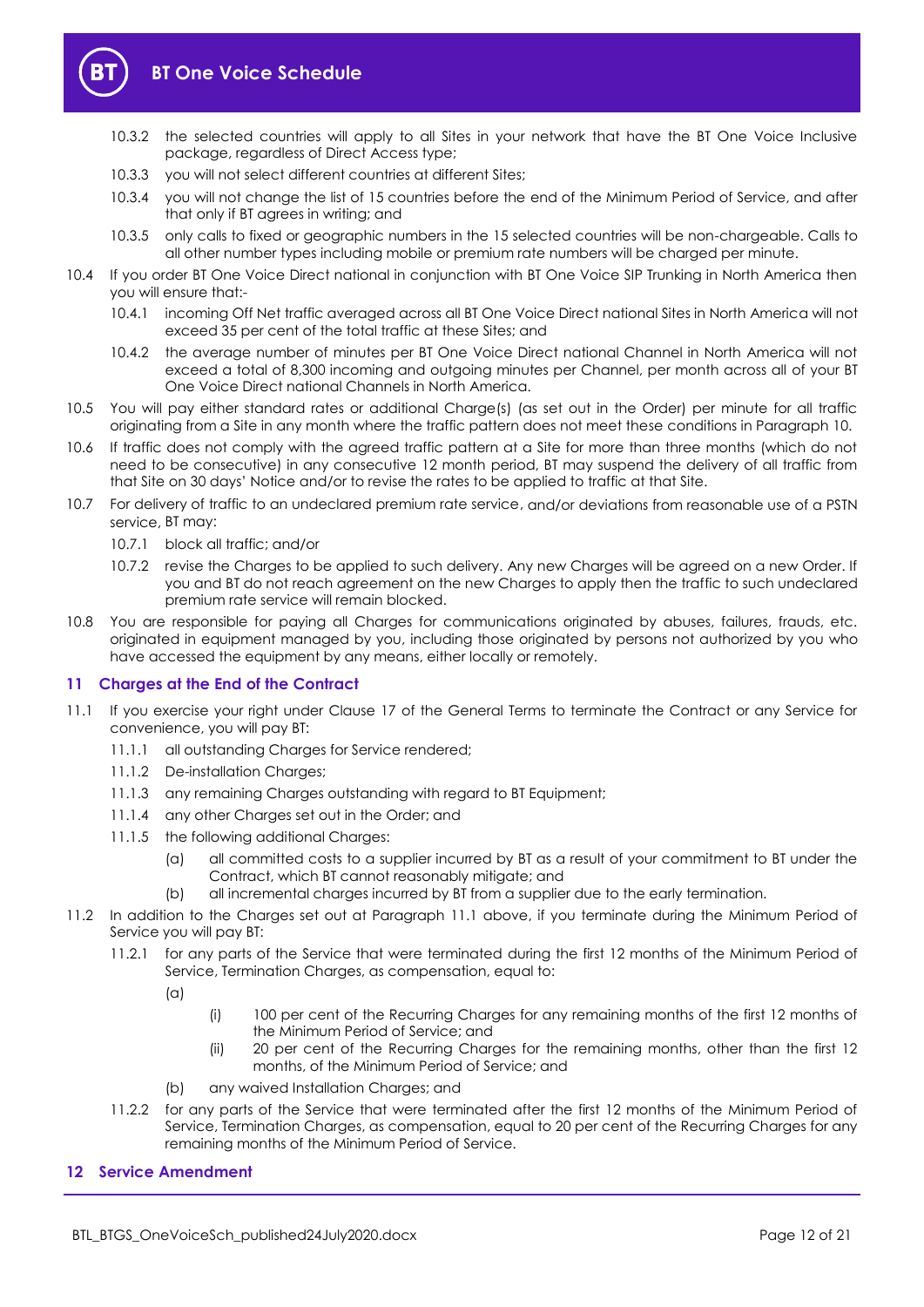

- <span id="page-12-2"></span>12.1 You may request, by giving BT Notice, a change to:
	- 12.1.1 an Order for the Service (or part of an Order) at any time before the applicable Service Start Date; or
	- 12.1.2 the Service at any time after the Service Start Date.
- 12.2 If you exercise your right under Paragraph [12.1](#page-12-2), and except where a change results from BT's failure to comply with BT's obligations under the Contract, BT will, within a reasonable time, provide you with a written estimate, including:
	- 12.2.1 the likely time required to deliver the changed Service; and
	- 12.2.2 any changes to the Charges due to the changed Service.
- 12.3 BT has no obligation to proceed with any change that you request under Paragraph [12.1,](#page-12-2) unless and until we both agree in writing on the necessary changes to the Charges, implementation timetable and any other relevant terms of the Contract to take account of the change.
- 12.4 If BT changes a Service prior to the Service Start Date because you have given BT incomplete or inaccurate information, BT may, in BT's reasonable discretion, apply additional reasonable one-time and/or Recurring Charges.

#### <span id="page-12-0"></span>**13 BT Equipment**

- 13.1 BT Equipment will remain BT's property at all times and risk in BT Equipment will pass to you upon delivery, whether or not the BT Equipment has been installed.
- 13.2 You will not use BT Equipment other than in accordance with BT's written instructions or authorisation and will not move, add to, reconfigure, modify or otherwise interfere with BT Equipment, nor permit any other person (other than a person authorised by BT) to do so.
- 13.3 You will be liable to BT for any loss of or damage to BT Equipment, except where the loss or damage is a result of fair wear and tear or caused by BT.
- 13.4 You will not move or relocate any BT Equipment without BT's prior written consent and you will pay BT's costs and expenses reasonably incurred as a result of such move or relocation.

#### <span id="page-12-1"></span>**14 WEEE Directive**

- <span id="page-12-3"></span>14.1 You will be responsible under Article 13 of the Waste Electrical and Electronic Equipment Directive 2012 ("**WEEE Directive**") for the costs of collection, treatment, recovery, recycling and environmentally sound disposal of any equipment supplied under the Contract that has become waste electrical and electronic equipment ("**WEEE**").
- 14.2 Each of us acknowledge that for the purposes of Article 13 this Paragraph [14](#page-12-1) is an agreement stipulating other financing arrangements for the collection, treatment, recovery, recycling and environmentally sound disposal of WEEE.
- 14.3 You will be responsible for any information recording or reporting obligations imposed by the WEEE Directive.
- 14.4 You will indemnify BT against any claims or legal proceedings that are brought or threatened against BT by a third party which would not have been caused or made had you fulfilled your express or implied obligations under this Paragraph [14](#page-12-1) or in connection with the WEEE Directive.
- 14.5 BT will notify you of any such claims or proceedings and keep you informed as to the progress of such claims or proceedings.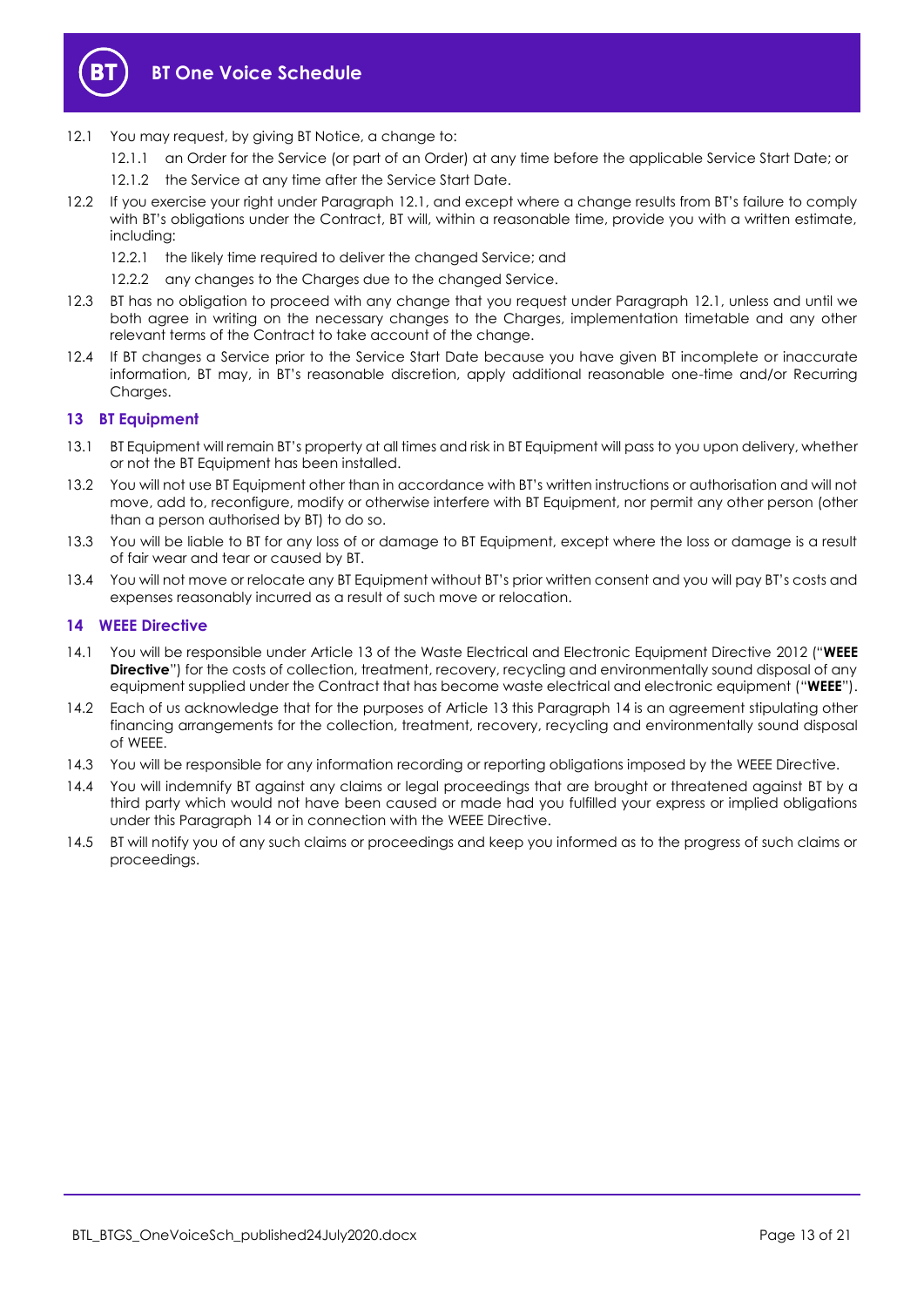

# <span id="page-13-0"></span>**Part C – Service Levels**

#### <span id="page-13-1"></span>**15 On Time Delivery**

#### <span id="page-13-7"></span>15.1 **On Time Delivery Service Level**

15.1.1 BT will deliver the Service on or before the Customer Committed Date (the "**On Time Delivery Service Level**").

#### <span id="page-13-3"></span>15.2 **On Time Delivery Service Credits**

- 15.2.1 If BT does not meet the On Time Delivery Service Level, you may claim On Time Delivery Service Credits for each day that after the Customer Committed Date until the Service is delivered at the Site, as set out in this Paragrap[h 15.2.](#page-13-3)
- 15.2.2 You may claim On Time Delivery Service Credits by reporting any failure to meet the On Time Delivery Service Level to the Service Desk in accordance with Paragrap[h 8](#page-9-0) (Notification of Incidents).
- 15.2.3 On Time Delivery Service Credits are available up to a maximum amount equal to 100 per cent of the monthly Recurring Charge for the affected Site or Circuit.
- 15.2.4 If both of us have agreed a revised Customer Committed Date in writing, or if BT exercises BT's right to revise the Customer Committed Date as set out in Paragraph [15.3.1,](#page-13-4) the calculation of any On Time Delivery Service Credits will be made by reference to the revised Customer Committed Date.

#### <span id="page-13-4"></span>15.3 **Exceptions**

- 15.3.1 If you request a change to the Service or any part of the Service, then BT may change the Customer Committed Date to accommodate that change.
- 15.3.2 The On-Time Delivery Service Level does not apply to:
	- (a) upgrades and/or changes to the Services, unless these require the installation of new components and have an agreed delivery date;
	- (b) BT One Voice SIP Trunking Internet access;
	- (c) voice calls delivered over Internet access; and
	- (d) BT One Voice SIP Trunking 3 rd Party
- 15.3.3 BT may expedite delivery of the Service for operational reasons or in response to a request from you, but this will not revise the Customer Committed Date.

#### <span id="page-13-2"></span>**16 Service Availability**

#### <span id="page-13-6"></span>16.1 **Availability Service Level**

- 16.1.1 From the Service Start Date, BT will provide the Service with a target availability corresponding to the applicable SLA Category for the Service as set out in the table in Paragraph [16.2.1](#page-13-5) below (the "**Availability Service Level**").
- 16.1.2 You may request Availability Service Credits for Qualifying Incidents at either:
	- (a) the Standard Availability Service Credit Rate, as set out in Paragraph [16.3.5;](#page-14-2) or
	- (b) as applicable, the Elevated Availability Service Credit Rate, as set out in Paragraph [16.3.6.](#page-14-3)

#### <span id="page-13-5"></span>16.2 **SLA Categories**

16.2.1 The following table sets out the Availability Annual Targets, the Maximum Annual Availability Downtime, the Maximum Monthly Availability Downtime, the Standard Availability Service Credit Rate, the Elevated Availability Service Credit Rate and the Service Credit Interval for each SLA Category:

| <b>SLA</b><br>Category | Availability<br><b>Annual Target</b> | <b>Maximum</b><br>Annual<br><b>Availability</b><br><b>Downtime</b> | <b>Maximum</b><br><b>Monthly</b><br><b>Availability</b><br><b>Downtime</b> | <b>Standard</b><br><b>Availability</b><br><b>Service Credit</b><br>Rate | Elevated<br><b>Availability</b><br><b>Service Credit</b><br>Rate | <b>Service Credit</b><br>Interval |
|------------------------|--------------------------------------|--------------------------------------------------------------------|----------------------------------------------------------------------------|-------------------------------------------------------------------------|------------------------------------------------------------------|-----------------------------------|
| $Cat A++$              | $\geq$ 99.999%                       | 5 minutes                                                          | 0 minutes                                                                  | 4%                                                                      | 8%                                                               | 5 min                             |
| Cat A+                 | $\geq 99.99\%$                       | 1 hour                                                             | 0 minutes                                                                  | 4%                                                                      | 8%                                                               | 15 min                            |
| Cat A1                 | $\geq 99.97\%$                       | 3 hours                                                            | 0 minutes                                                                  | 4%                                                                      | 8%                                                               | hour                              |
| Cat A                  | $\geq$ 99.95%                        | 4 hours                                                            | 0 minutes                                                                  | 4%                                                                      | 8%                                                               | hour                              |
| Cat B                  | $\geq 99.90\%$                       | 8 hours                                                            | 1 hour                                                                     | 4%                                                                      | 8%                                                               | hour .                            |
| Cat C                  | $\geq$ 99.85%                        | 13 hours                                                           | 3 hours                                                                    | 4%                                                                      | 4%                                                               | hour                              |
| Cat D                  | $\geq 99.80\%$                       | 17 hours                                                           | 5 hours                                                                    | 4%                                                                      | 4%                                                               | , hour                            |
| Cat E                  | $\geq 99.70\%$                       | 26 hours                                                           | 7 hours                                                                    | 4%                                                                      | 4%                                                               | hour .                            |
| Cat F                  | $\geq 99.50\%$                       | 43 hours                                                           | 9 hours                                                                    | 4%                                                                      | $4\%$                                                            | l hour                            |
| Cat G                  | $\geq 99.00\%$                       | 87 hours                                                           | 11 hours                                                                   | 4%                                                                      | 4%                                                               | i hour                            |
| Cat H                  | $\geq$ 98.00%                        | 175 hours                                                          | 13 hours                                                                   | 4%                                                                      | 4%                                                               | hour                              |
| Cat I                  | $\geq 97.00\%$                       | 262 hours                                                          | 15 hours                                                                   | 4%                                                                      | 4%                                                               | ı hour                            |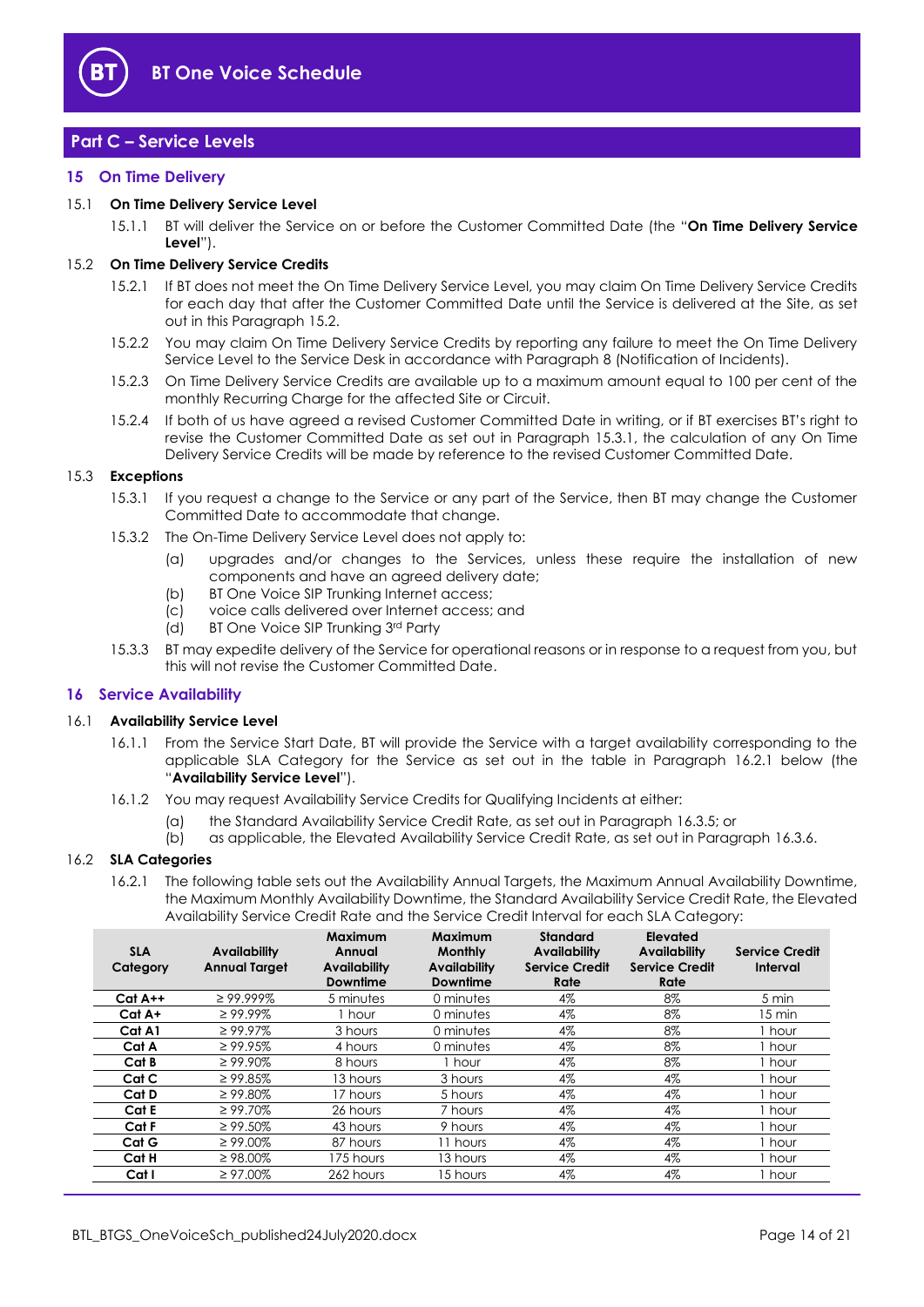

16.2.2 The SLA Category applicable to your relevant Service Options will be set out in the Order.

#### <span id="page-14-4"></span>16.3 **Availability Service Credits**

- 16.3.1 If a Qualifying Incident occurs, BT will measure and record the Availability Downtime for the Site or Circuit starting from when you report a Qualifying Incident, and ending when BT closes the Incident in accordance with Paragraph [8.3.](#page-9-1)
- <span id="page-14-5"></span>16.3.2 BT will measure the Availability Downtime in units of full minutes during the Local Contracted Business Hours for Access Line Incidents, and during the Contracted Maintenance Hours for BT Equipment Incidents.
- <span id="page-14-6"></span>16.3.3 Following the measurement taken in accordance with Paragraphs [16.3.1](#page-14-4) and [16.3.2,](#page-14-5) BT will calculate the cumulative Availability Downtime for the calendar months in which the Qualifying Incident occurred (the "**Cumulative Monthly Availability Downtime**") and for the previous 12 consecutive calendar months (the "**Cumulative Annual Availability Downtime**").
- 16.3.4 In the event that a Site or Circuit has been installed for less than 12 consecutive months, BT will apply an assumed Cumulative Annual Availability Downtime for the previous 12 consecutive months for that Site or Circuit using the Availability Downtime data recorded to date.
- <span id="page-14-2"></span>16.3.5 If the Cumulative Monthly Availability Downtime of the Site or Circuit exceeds the Maximum Monthly Availability Downtime, you may request Availability Service Credits at the Standard Availability Service Credit Rate for each stated Service Credit Interval above the Maximum Monthly Availability Downtime.
- <span id="page-14-3"></span>16.3.6 If the Cumulative Annual Availability Downtime of the Site or Circuit, exceeds the Maximum Annual Availability Downtime, you may request Availability Service Credits for all further Qualifying Incidents at the Elevated Availability Service Credit Rate for each started Service Credit Interval above the Maximum Annual Availability Downtime up to and until the Cumulative Annual Availability Downtime by Service is less than the Maximum Annual Availability Downtime.
- 16.3.7 Availability Service Credits are available up to a maximum amount equal to 100 per cent of the monthly Recurring Charges.

# 16.4 **Exceptions**

- 16.4.1 Availability Service Level does not apply to
	- (a) voice calls delivered over Internet access; and
	- (b) BT One Voice SIP Trunking 3rd Party.

#### <span id="page-14-0"></span>**17 Resiliency Restoration**

#### <span id="page-14-8"></span>17.1 **Resiliency Restoration Service Level**

Where you have purchased a Resilient Service and experience loss of Service on any Resilient Component (which does not amount to a Severity Level 1 Incident), BT aims to restore Service to the affected Resilient Components within 24 hours of you reporting the Incident, ("**Resiliency Restoration Service Level**").The Resiliency Restoration Service Level will not apply where there is a Qualifying Incident (in which case, the Availability Service Level will apply, in accordance with Paragraph [16\)](#page-13-2).

#### <span id="page-14-7"></span>17.2 **Resiliency Restoration Service Credits**

- 17.2.1 If the affected Resilient Components are not restored within 24 hours, you may request a Service Credit for each commenced hour in excess of the Resiliency Restoration Service Level ("**Resiliency Restoration Service Credit**").
- 17.2.2 Resiliency Restoration Service Credits are equal to 1 per cent of the total monthly Recurring Charges for the Resilient Service up to a maximum amount equal to 100 per cent of the monthly Recurring Charges.

#### <span id="page-14-1"></span>**18 Network Performance**

#### <span id="page-14-9"></span>18.1 **BT Network – Transmission rate**

- 18.1.1 BT's targets for transmission rates, that is the speed of transmission of voice-band and fax signals, on the BT Network for On-Net calls (including the Access Lines) or for the part of the call carried on the BT Network (including Access Line) for On-Net to Off Net calls are 9.6 Kbits per second for voice band data and 14.4 Kbits per second for fax, subject to the Customer Equipment being capable of transmitting at these rates ("**Transmission Rate Service Level**").
- 18.1.2 If you experience transmission rates lower than the target rates on any route(s) then you will report it to the Service Desk using the Incident reporting procedures set out in Paragraph [8.](#page-9-0)
- 18.1.3 BT will investigate the cause and if the low transmission rate is due to the BT Network, BT will resolve the Incident as quickly as possible.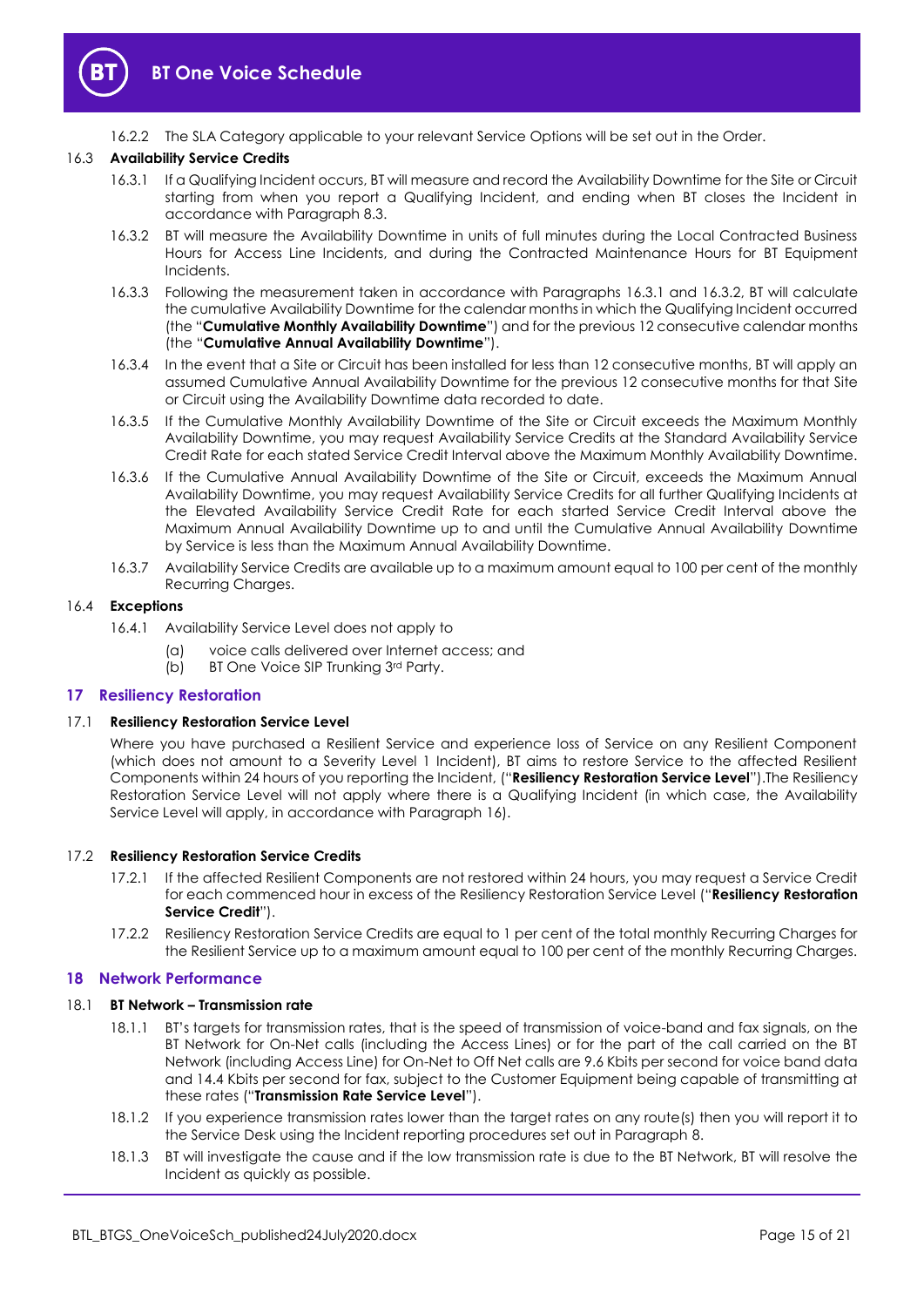

18.1.4 If the Incident continues for five days or more then you may request a Service Credit and BT will pay you a Service Credit of two per cent of the monthly Recurring Charge for the affected (originating) Site.

#### <span id="page-15-1"></span>18.2 **BT Network – Post Dial Delay (PDD)**

- 18.2.1 For any route(s) for On-Net calls (including the Access Lines that BT provides) or for the part of the call carried on the BT Network (including Access Line) for On-Net to Off-Net calls ("**Qualifying Route**"), BT's target is for PDD to be five seconds or less ("**Post Dial Delay Service Level**").
- 18.2.2 If you experience PDD greater than five seconds on any Qualifying Route, then you will report it to the Service Desk using the Incident reporting procedures set out in Paragraph [8.](#page-9-0)
- 18.2.3 BT will investigate the cause and if it is due to the BT Network, BT will resolve the Incident as quickly as possible.
- 18.2.4 If either the PDD persists for more than five Business Days, or you report three Incidents on the same Qualifying Route(s) in any calendar month, then you may request a Service Credit of two per cent of the monthly Recurring Charge from the originating Site.
- 18.2.5 These targets for PDD do not apply to:
	- (a) Access Lines with compression applied; and
	- (b) Sites with Site location codes or a variable length Dial Plan.

#### 18.3 **Normal Call Completion**

- 18.3.1 An On-Net call is complete when the caller hears a ring tone, busy tone, or network generated recorded message. The call is considered normally completed when the call is terminated by one of the callers on the call "**hanging up**".
- <span id="page-15-0"></span>18.3.2 BT's target for normal call completion rate per month is more than or equal to 98 per cent ("**Call Completion Service Level**").
- 18.3.3 The Call Completion Service Level does not include completion to an Off-Net destination after the call has been delivered to the Off-Net gateway.
- 18.3.4 BT will deliver the call up to where it is handed off to the PSTN and/or mobile network service providers.
- 18.3.5 If a call does not complete then you will report it to the Service Desk using the Incident reporting procedures set out in Paragraph [8.](#page-9-0)
- 18.3.6 BT will investigate the cause, and, if it is due to the BT Network, will resolve the Incident as quickly as possible.
- 18.3.7 BT will measure call completion performance each calendar month as the percentage of calls proven by BT to have failed against the total completed calls originating from a Site.
- 18.3.8 You may request Service Credits as follows:

| Normal call completion rate (per Month) | Service credit (% of the monthly Recurring<br><b>Charges for originating Site)</b> |
|-----------------------------------------|------------------------------------------------------------------------------------|
| more than or equal to 98%               | 0%                                                                                 |
| less than 98% and more than 90%         | 2%                                                                                 |
| less than 90%                           | 4%                                                                                 |

- 18.3.9 Abnormal call termination caused by the calling party, the called party, or resources of either party is not covered by the Call Completion Service Level.
- 18.3.10 If BT Equipment (e.g. Managed Router at a Site) is disconnected deliberately, call failure is not covered by the Call Completion Service Level.
- 18.3.11 The Call Completion Service Level does not apply if BT successfully delivers a call to an Off-Net location but it cannot be completed due to actions of the PSTN or mobile network provider.

#### 18.4 **Call Quality**

- 18.4.1 The BT Network is intended to support quality voice for On-Net calls at all Sites directly connected to the BT Network. Call quality for Off-Net calling is subject to the performance of the third party egress network provider and is outside BT's control.
- 18.4.2 Additionally, for BT One Voice access to BT Conferencing (BT One Collaborate On-Net), call quality may be dependent upon the performance of third party egress providers and / or the equipment used by you to connect to the service and as such is outside BT's control.
- 18.4.3 You accept that your usage of the Internet access option to access the Service will be subject to the normal constraints imposed by the Internet, such as the possible degradation in voice quality through packet drops, delay and non-guarantee of throughput. BT will not be responsible for any degradation in voice quality, outages or similar issues caused by the Internet access option.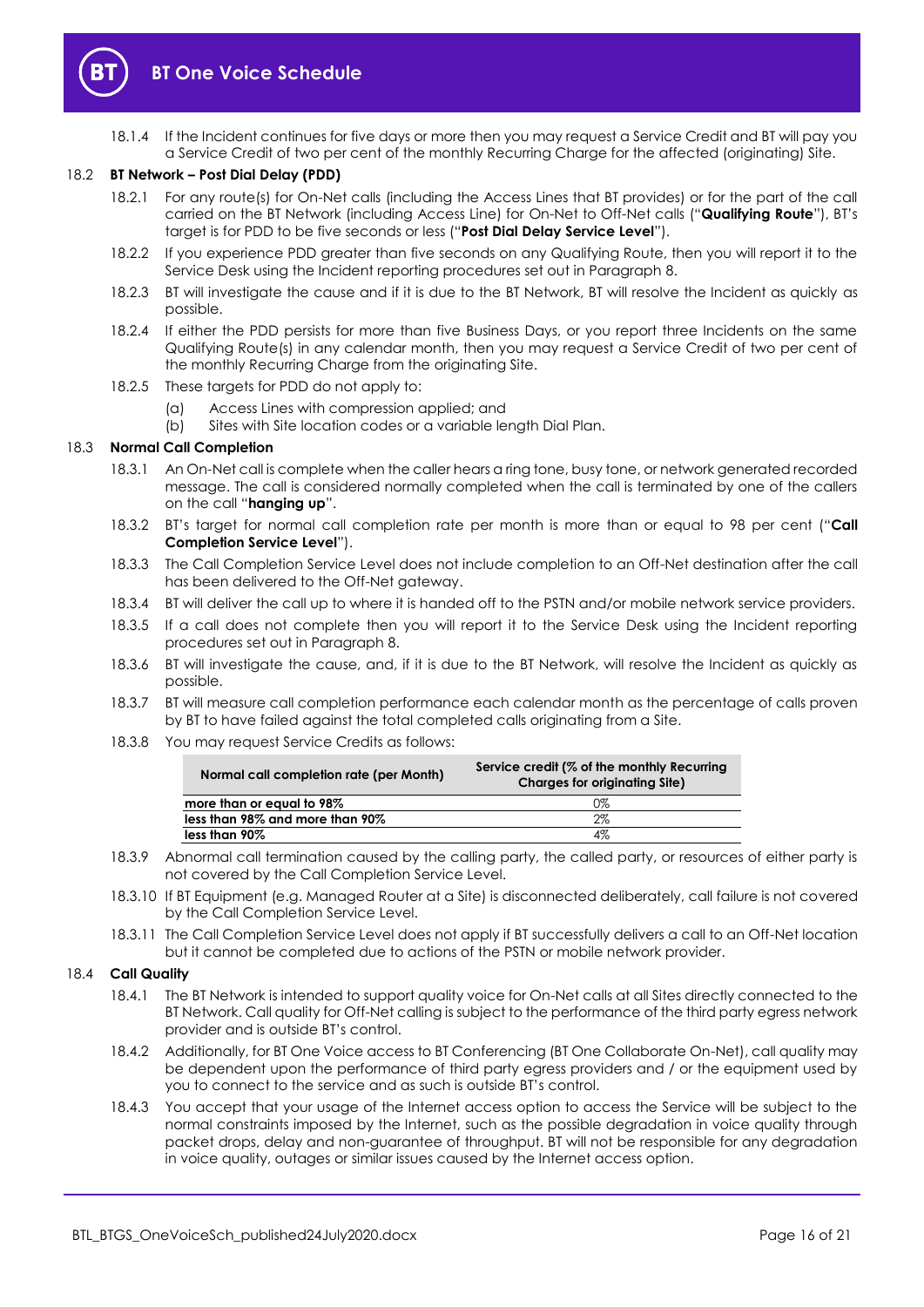

# **BT One Voice Schedule**

18.5 The network performance service levels further described in the BT IP Connect Global Service Schedule to the General Terms will apply to traffic carried entirely on the BT IP Connect Global network.

#### <span id="page-16-0"></span>**19 Requests for Service Credits**

- <span id="page-16-1"></span>19.1 You may request applicable Service Credits within 28 days of the end of the calendar month in which an Incident occurred by providing details of the reason for the claim. Any failure by you to submit a request in accordance with this Paragraph [19.1](#page-16-1) will constitute a waiver of any claim for Service Credits in that calendar month.
- 19.2 Upon receipt of a valid request for Service Credits in accordance with Paragraph [19.1;](#page-16-1)
	- 19.2.1 BT will issue you with the applicable Service Credits by deducting those Service Credits from your invoice within two billing cycles of the request being received; and
	- 19.2.2 following expiry or termination of the Contract where no further invoices are due to be issued by BT, BT will pay you the Service Credits in a reasonable period of time.
- 19.3 All Service Levels and Service Credits will be calculated in accordance with information recorded by, or on behalf of, BT.
- 19.4 If there are multiple Access Lines to a Site, and some, but not all Access Lines have failed, any Availability Service Credits will be calculated in proportion to the total Site Charges. For example, if a Site has four Access Lines and one fails, the Service Credit will be one quarter of the Service Credit that would apply if all the Access Lines had failed.
- 19.5 The Service Levels under this Schedule will not apply:
	- 19.5.1 in the event that Clause 8 of the General Terms applies;
	- 19.5.2 during any trial period of the Service;
	- 19.5.3 to failures due to any Force Majeure Event;
	- 19.5.4 if you cause a delay, provide inaccurate information or do not provide any requested information in accordance with any reasonable timescales BT tells you about;
	- 19.5.5 to any Incident not reported in accordance with Paragraph [8](#page-9-0) above; and
	- 19.5.6 if you have not complied with the Contract.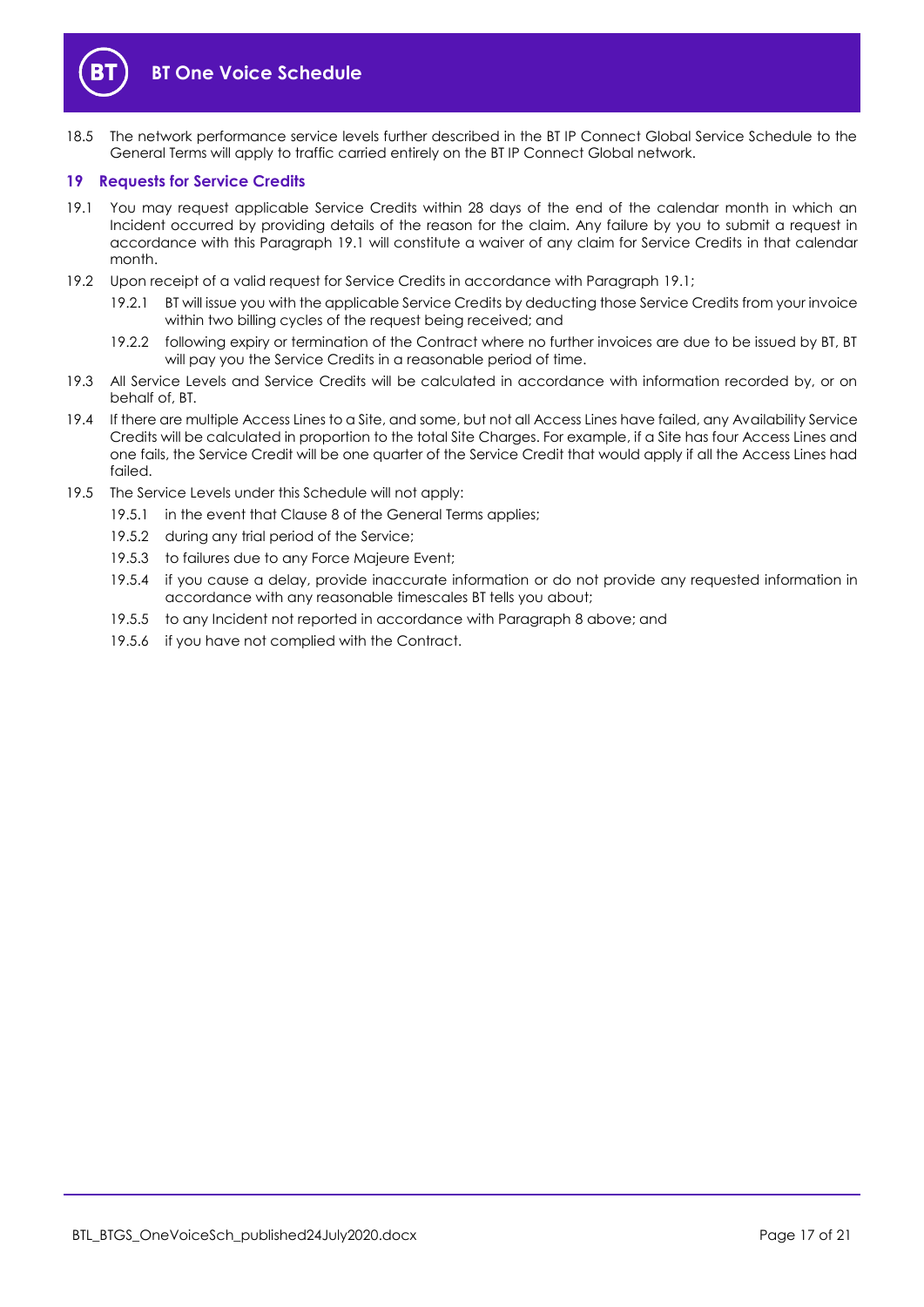

# <span id="page-17-0"></span>**Part D – Defined Terms**

#### <span id="page-17-1"></span>**20 Defined Terms**

In addition to the defined terms in the General Terms, capitalised terms in this Schedule will have the following meanings (and in the case of conflict between these defined terms and the defined terms in the General Terms, these defined terms will take precedence for the purposes of this Schedule):

"**Access Line**" means a Circuit connecting a Site to the BT Network.

"**Authorised User**" has the meaning given in Paragraph [7.2.12.](#page-9-2)

"**Availability**" means the period of time when the Service is functioning.

"**Availability Downtime**" means the period of time during which a Qualifying Incident exists as measured by BT in accordance with Paragrap[h 16.3.1.](#page-14-4)

"**Availability Service Credit**" means the Service Credit calculated at the Standard Availability Service Credit Rate or at the Elevated Availability Service Credit Rate as applicable.

"**Availability Service Level**" has the meaning given in Paragraph [16.1.1.](#page-13-6)

"**BT Conferencing**" means BT's line of business known as BT Conferencing.

"**BT IP Connect Global**" means BT's private, global IP-based VPN service based on MPLS technology which is provided under its own standard terms and conditions.

"**BT IP Connect UK**" means BT's MPLS based data VPN service known as IP Clear, marketed as BT IP Connect UK service which is provided under its own standard terms and conditions.

"**BT One Voice access to BT Conferencing (BT One Collaborate On-Net)**" means the Service Option as set out in Paragraph [2.2.](#page-1-5)

"**BT One Voice Direct**" is a charging option for the Service as set out in Paragraph [10](#page-10-1) and in the Order.

"**BT One Voice global VPN**" means the Service Option as set out in Paragraph [2.1.](#page-1-6)

"**BT One Voice Inclusive**" is a charging option for the Service as set out in Paragrap[h 10](#page-10-1) and in the Order.

"**BT One Voice Network Databuild**" means the configuration activity required to set up the Service for you.

"**BT One Voice SIP Trunking**" means the Service Option as set out in Paragraph [2.3.](#page-1-7)

"BT Partner" means a service provider selected by BT to provide BT One Voice SIP Trunking 3rd Party to Sites in certain countries where BT One Voice SIP Trunking is not available.

"**Business Hours**" means between the hours of 0800 and 1700 in a Business Day.

"**Call Barring**" has the meaning given at Paragraph [2.3.4.](#page-1-8)

"**Call Completion Service Level**" has the meaning given in Paragraph [18.3.2.](#page-15-0)

"**Call Manager**" means a software based PBX for controlling and connecting IP Telephones that are based on the Internet Protocol.

"**Calling Line Identification**" or "**CLI**" means the feature which provides the phone number of the caller as the call comes in.

"**Calling Line Identification Presentation**" or "**CLIP**" means a standardised field within the SIP call setup messages protocol that is exchanged between your PBX and the Service.

"**Calling Line Identification Restriction**" or "**CLIR**" means a standardised field within the SIP call setup messages protocol that is exchanged between your PBX and the Service.

"**Centralised IPT**" means provisioning of the BT One Voice SIP Trunking Service through a single IPT Call Manager at a central location with IP phones at multiple remote locations within the same country or within a region.

"**Centralised SIP Trunking**" means the Service Option as set out in Paragraph [2.3.12.](#page-2-0)

"**Channel**" means a channel that supports one simultaneous call.

"**Circuit**" means any line, conductor, or other conduit between two terminals by which information is transmitted, and that is provided as part of the Service.

"**Contracted Maintenance Hours**" means the times during which BT will provide maintenance for BT Equipment, which will be Business Hours unless specified otherwise in the Order.

"**Cumulative Annual Availability Downtime**" has the meaning given in Paragraph [16.3.3.](#page-14-6)

"**Cumulative Monthly Availability Downtime**" has the meaning given in Paragrap[h 16.3.3.](#page-14-6)

"**Customer Committed Date**" has the meaning given in Paragraph [6.4.](#page-7-1)

"**Customer Contact**" has the meaning given in Paragraph [7.1.1.](#page-7-2)

"**Customer Equipment**" means any equipment and any software, other than BT Equipment, used by you in connection with a Service.

"**De-installation Charges**" means the charges payable by you on de-installation of the Service that will be equal to the then current rates for Installation Charges on the date of de-installation.

"**Dial Plan**" has the meaning given in Paragraph [2.1.1\(a\).](#page-1-9)

"**Direct Access**" means the Service Option as set out in Paragrap[h 2.5.2.](#page-3-4)

"**DIVERSION**" means a standardised field within the SIP call setup messages protocol that is exchanged between your PBX and the Service.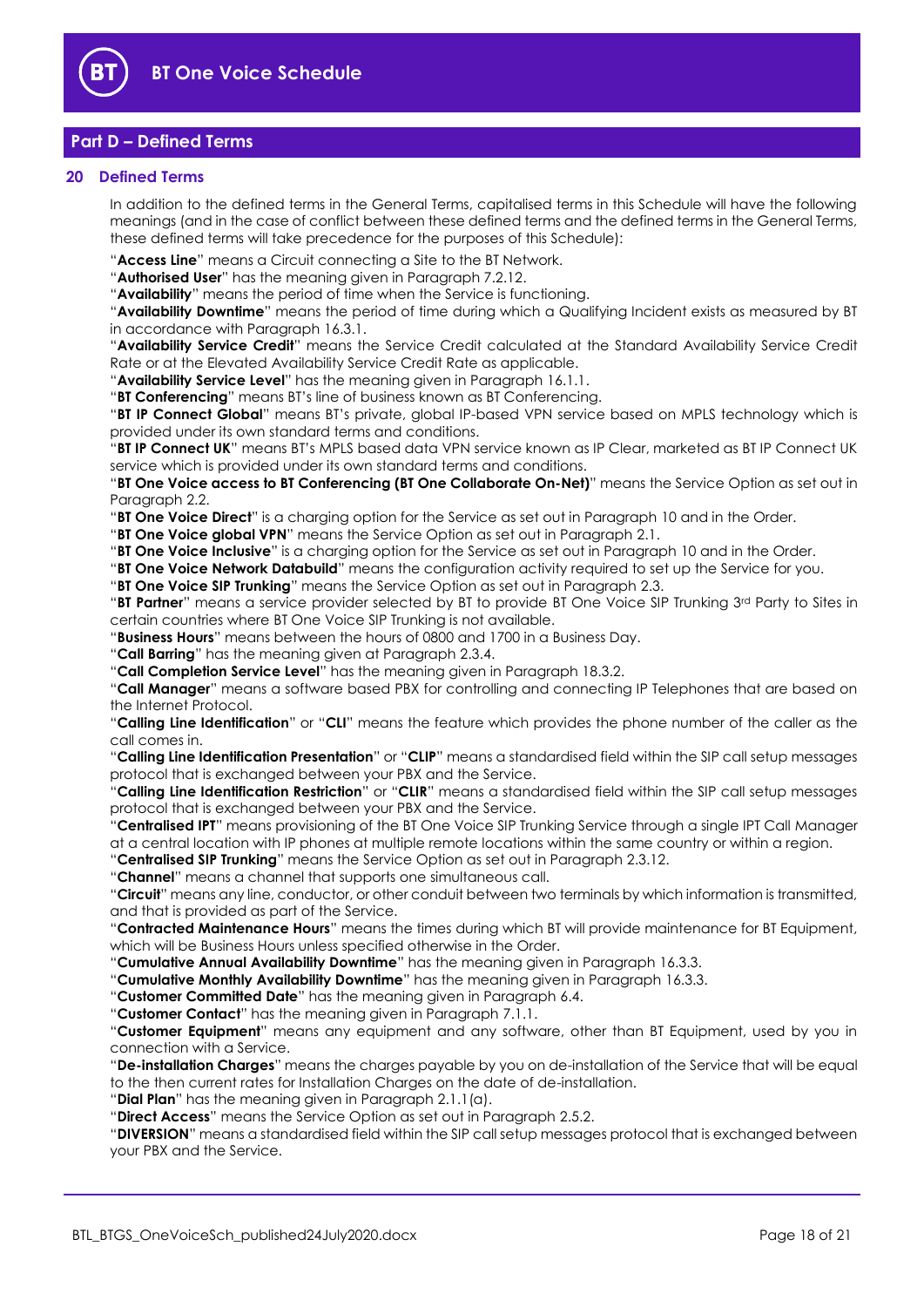

"**Elevated Availability Service Credit Rate**" means the applicable rate as set out in the table at Paragraph [16.2.1](#page-13-5) for the relevant SLA Category.

"**Enabling Service**" has the meaning given in Paragrap[h 4.1.](#page-4-3)

"**End Point**" means any device, including soft client(s), which is connected to your PBX or equivalent.

"**Ethernet**" means a family of computer networking technologies for LANs.

"**Ethernet Direct**" means an access method which enables you to directly connect your PBX via a 10/100/1G Ethernet connection to the BT One Voice SIP Trunking Service.

"**E911**" means the system used in North America that links emergency callers with the appropriate emergency resources.

"**FRF16.1**" means a network feature that is used to optimise the use of bandwidth in a network.

"**FROM**" means a standardised field within the SIP call setup messages protocol that is exchanged between your PBX and the Service.

"**Incident**" means an unplanned interruption to, or a reduction in the quality of, the Service or particular element of the Service.

"**Indirect Access**" means the Service Option as set out in Paragraph [2.5.1.](#page-3-5)

"**Installation Charges**" means those Charges set out in the Order in relation to installation of the Service and/or any Customer Equipment and/or BT Equipment as applicable.

"**Integrated Services Digital Network**" or "**ISDN**" means a set of communication standards for simultaneous digital transmission of voice, video, data, and other network services over the traditional circuits of the PSTN.

"**Internet**" means a global system of interconnected networks that use a standard Internet Protocol to link devices worldwide.

"**Internet Protocol**" or "**IP**" means a communications protocol for devices connected to the Internet that specifies the format for addresses and units of transmitted data.

"**IP Telephone**" or "**IP Phone**" means a telephone device that converts speech into digital IP packets. Beyond the basic functionality an IP Telephone can also provide complementary services.

"**IP Telephony**" or "**IPT**" means a telephony service using an Internet Protocol.

"**ITU E.164**" means a numbering plan for the world-wide public switched telephone network and some other data networks.

"**Local Area Network**" or "**LAN**" means the infrastructure that enables the ability to transfer IP services within Sites (including data, voice and video conferencing services).

"**Local Contracted Business Hours**" means the times during which maintenance of any Access Line is provided, which will be Business Hours unless specified otherwise in the Order.

"**Managed Router**" means a router owned and provided by BT for use with the BT IP Connect Global service and BT IP Connect UK service, as further defined in the BT IP Connect Global Service Schedule to the General Terms and the BT IP Connect UK Service Schedule to the General Terms.

"**Maximum Annual Availability Downtime**" has the meaning given in the table at Paragraph [16.2.1](#page-13-5) for the relevant SLA Category.

"**Maximum Monthly Availability Downtime**" has the meaning given in the table at Paragraph [16.2.1](#page-13-5) for the relevant SLA Category.

"**Minimum Period of Service**" means a period of 12 consecutive months beginning on the Service Start Date, unless otherwise set out in an Order.

"**Mobile Device(s)**" means a mobile handset(s) meeting BT's technical specifications.

"**Mobile Operator**" means a provider of mobile call services.

"**Multi Protocol Label Switching**" or "**MPLS**" means a private, global IP-based VPN service based on industry standards that provides you with any-to-any connectivity and differentiated performance levels, prioritisation of delay and non-delay sensitive traffic as well as voice and multi-media applications, all on a single network.

"**Network Terminating Equipment**" or "**NTE**" means the BT Equipment used to provide the Service, either at the point of connection between the BT Network and the Access Line, or provided at the Sites for connection to the Network Terminating Unit.

"**Network Terminating Unit**" or "**NTU**" means the socket where your wiring, equipment or existing qualifying data service is connected to the Access Line.

"**Off-Net**" means a call that is routed via the PSTN.

"**On-Net**" means a call that is routed between two of your Sites on the same contract.

"**On Time Delivery Service Credits**" means 4 per cent of the Recurring Charges for the applicable Site, per day. "**On Time Delivery Service Level**" has the meaning given in Paragrap[h 15.1.](#page-13-7)

"**OSP**" or "Other Service Provider "means a status applicable under the laws and regulations of India for which you are required to register under using the Service in India for various activities as set out on the website of the Government of India (see: [http://dotosp.gov.in/\)](http://dotosp.gov.in/).

"**PAID**" means a standardised field within the SIP call setup messages protocol that is exchanged between your PBX and the Service.

"**PBX**" means Private Branch Exchange.

"**Planned Maintenance**" means any Maintenance BT has planned to do in advance.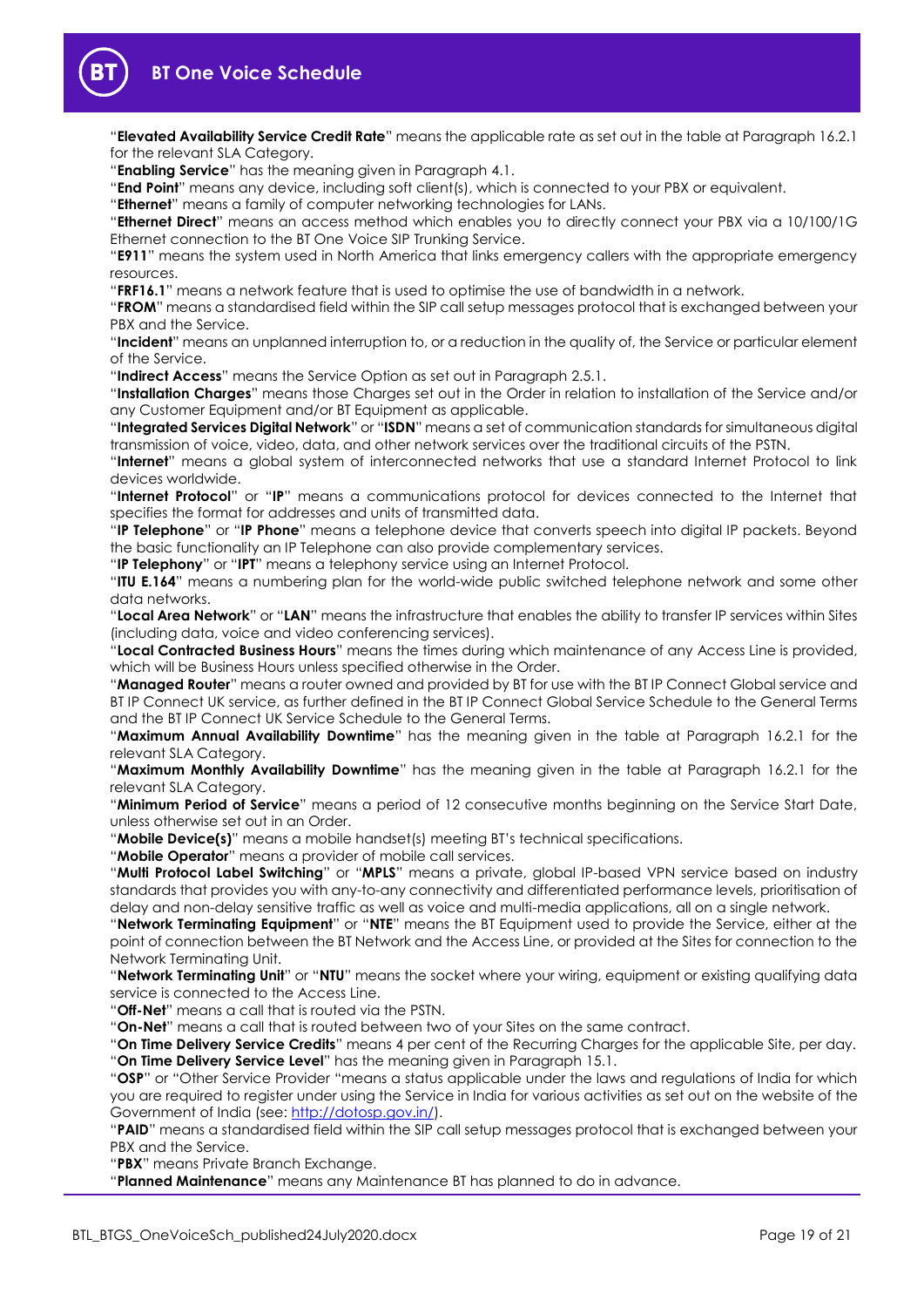

"**Post Dial Delay**" or "**PDD**" means the time from when the node to which the Site is connected receives the last digit of a valid number to when ringing tones are returned to the Customer Equipment at that Site.

"**Post Dial Delay Service Level**" has the meaning given in Paragrap[h 18.2.1.](#page-15-1)

"**PSTN**" means Public Switched Telephone Network, which is the concentration of the world's public circuit switched telephone networks.

"**PTSP**" means Public Telephony Service Provider, which is a network provider offering telephony services to the public in the respective country.

"**Qualifying Incident**" means a Severity Level 1 Incident, except where any of the following events have occurred:

- (a) the Service has been modified or altered in any way by you, or by BT in accordance with your instructions;
- (b) Planned Maintenance;
- (c) you have performed any network configurations that BT did not approve;
- (d) an Incident has been reported and BT cannot confirm that an Incident exists after performing tests; or
- (e) you requested BT to test the Service at a time when no Incident has been detected and/or reported.

"**Qualifying Route**" has the meaning given in Paragraph [18.2.1.](#page-15-1)

"**Recurring Charges**" means the Charges for the Service or applicable part of the Service that are invoiced repeatedly in every payment period (e.g. every month), as set out in the Order.

"**Resiliency Restoration Service Credit**" has the meaning given in Paragraph [17.2.1.](#page-14-7)

"**Resiliency Restoration Service Level**" has the meaning given in Paragrap[h 17.1.](#page-14-8)

"**Resilient Component**" means, with respect to a Resilient Service, any of the Access Lines or BT Equipment.

"**Resilient Service**" means a Service or part of a Service, as set out in the Order, where BT provides:

- (a) two or more Access Lines, to provide more resiliency;
- (b) BT Equipment; and
- (c) Maintenance service 24 hours a day and seven days a week, including public holidays in respect of (a) and (b) above.

"**RTP**" or "**Real-time Transport Protocol**" means an Internet Protocol standard that defines a way for applications to manage the real-time transmission of data.

"**Service**" has the meaning given in Paragraph [1.](#page-1-3)

"**Service Credit Interval**" means as set out in the table at Paragraph [16.2.1](#page-13-5) for the relevant SLA Category.

"**Service Desk**" has the meaning given in Paragraph [6.1.1.](#page-6-3)

"**Service Level**" means each of the On Time Delivery Service Level, the Availability Service Level, the Resiliency Restoration Service Level, the Transmission Rate Service Level, the Post Dial Delay Service Level and the Call Completion Service Level.

"**Service Management Boundary**" has the meaning given in Paragrap[h 3.1.](#page-3-2)

"**Service Options**" has the meaning given in Paragraph [2.](#page-1-4)

"**Severity Level 1 Incident**" means an Incident that cannot be circumvented and that constitutes a complete loss of Service at the Site or Circuit and in respect of a Resilient Service, excluding any loss of service of a Resilient Component where you still have access to the Service through the other back-up Resilient Component.

"**SIP**" means Session Initiation Protocol which is a technical standard used to initiate and terminate voice calls "**sessions**".

"**Site**" means a location at which the Service is provided.

"**SLA Category**" means the category, as set out in the Order, which, in accordance with the table set out at Paragraph [16.2.1,](#page-13-5) specifies the following in relation to the Service, Site or Circuit:

- (a) Availability Annual Target;
- (b) Maximum Annual Availability Downtime
- (c) Maximum Monthly Availability Downtime;
- (d) Standard Availability Service Credit Rate;
- (e) Elevated Availability Service Credit Rate; and
- (f) Service Credit Interval.

"**Standard Availability Service Credit Rate**" means the applicable rate as set out in the table at Paragraph [16.2.1](#page-13-5) for the relevant SLA Category.

"**Ticket**" has the meaning given in Paragrap[h 8.2](#page-9-3) and may also be known as a "**fault reference number**".

"**Time Division Multiplex**" or "**TDM**" means a method of transmitting and receiving independent signals over a common signal path.

"**Transmission Rate Service Level**" has the meaning given in Paragraph [18.1.1.](#page-14-9)

"**T1/E1**" means PRI Primary Rate Interface. T1 is used in North America and E1 is used in Europe.